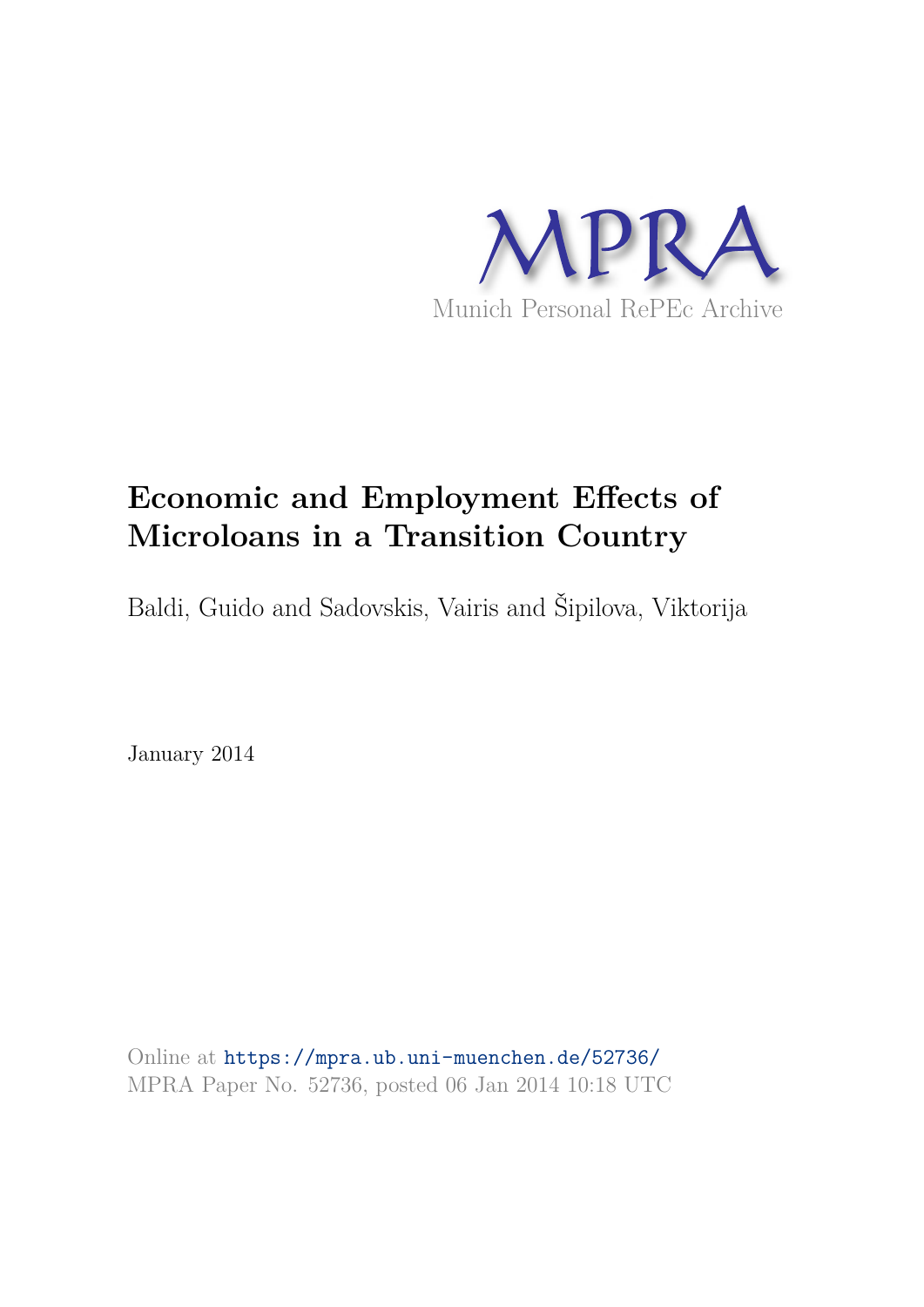## **Economic and Employment Effects of Microloans**

#### **in a Transition Country**

Guido Baldi<sup>1</sup>, Vairis Sadovskis<sup>2</sup> and Viktorija Šipilova<sup>3</sup>

January 2014 $4$ 

#### **Abstract**

Over the last years, microloans to small and medium-sized enterprises have grown in significance in many countries of Central and Eastern Europe. Empirical evidence on the economic and social impact of microfinance is, however, scant. In trying to shed more light on this important issue, this paper uses a case study and analyzes the economic impacts of the microloan programme of the Latvian development bank *Hipoteku Banka*. We analyse a dataset provided by the Hipoteku Banka and use economic indicators of Latvia and its regions as comparisons. We find that the firms that were granted a loan from Hipoteku Banka on average considerably increased their employment during the loan period. In addition, a survey was carried among the clients of the bank. The survey results imply that the microloan program made a clear contribution to supporting existing firms and establishing new businesses, although the impact varies across sectors of economic activity.

JEL Classification: D31, O11, O12

l

Key Words: Microcredit, Employment, Economic Growth

 $^1$  Guido Baldi, German Institute for Economic Research, Department of Macroeconomics and Financial Markets. Address: DIW, Mohrenstr. 58, D-10117 Berlin. Email[: guido.a.baldi@gmail.com.](mailto:guido.a.baldi@gmail.com)

<sup>&</sup>lt;sup>2</sup> Vairis Sadovskis, SEB, Mukusalas 101, Riga, LV-1004, Latvia. Email: vasadovskis@gmail.com.

<sup>&</sup>lt;sup>3</sup> Viktorija Šipilova, Daugavpils University, Institute of Social Research, Parades str. 1, Daugavpils, LV5401, Latvia. Email: sipilova.viktorija@inbox.lv.

<sup>4</sup> Acknowledgments: We are grateful to Andrejs Buharins from the Latvian development bank *Hipoteku Banka* for providing us with some of the data used in this paper and for providing assistance for the survey. The views expressed in this paper are personal and we are responsible for any remaining errors.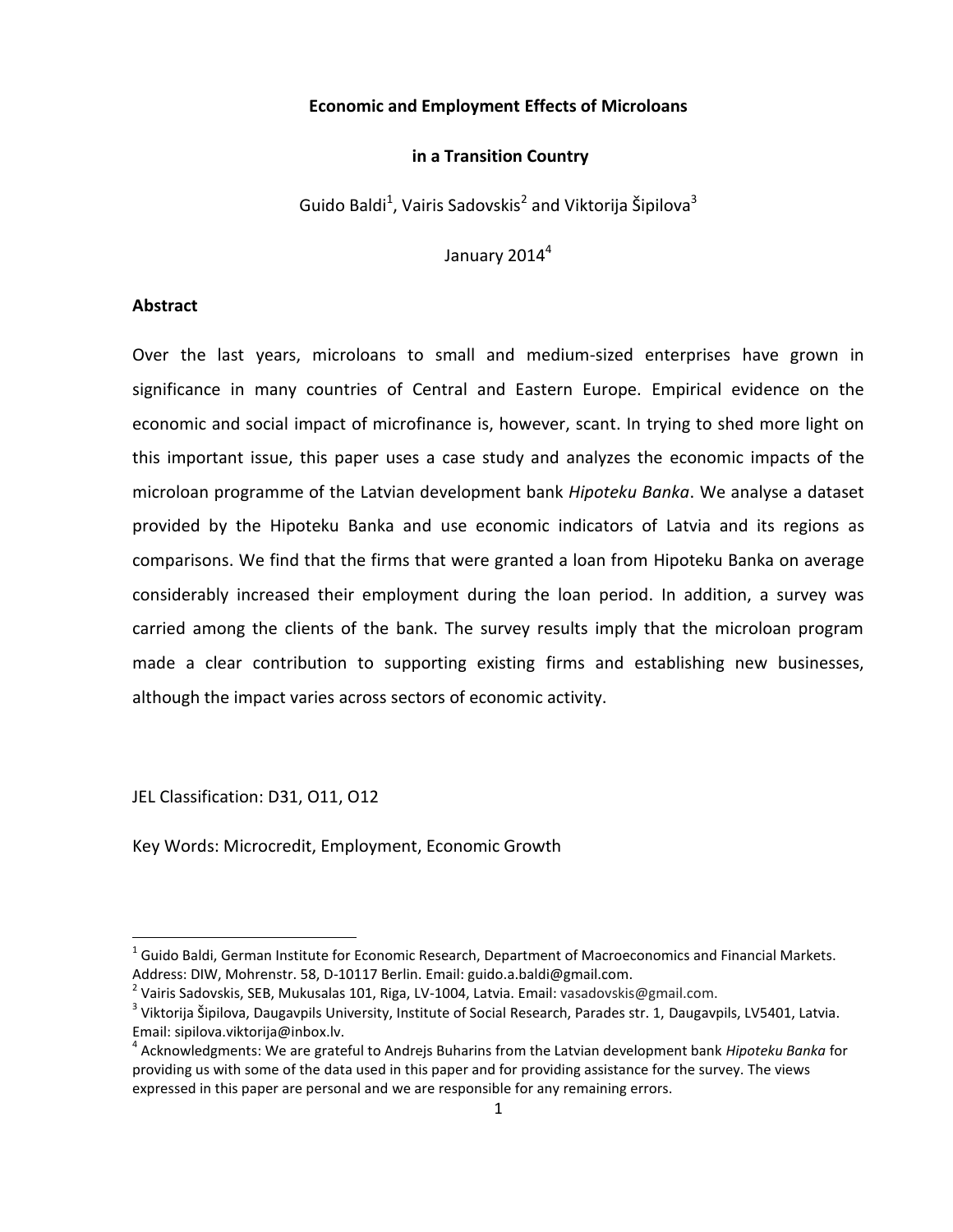#### **1. Introduction**

l

Microloans to small and medium-sized enterprises are increasingly used in Central and Eastern Europe countries. However, evidence on the impact of microfinance on variables such as employment and future financial access of the supported enterprises is scarce. In an attempt to partly fill this gap, this paper looks at a case study and analyzes the economic and social impacts of the activities of the Latvian development bank Hipoteku Banka.<sup>5</sup>

While microloans are an established tool in pursuit of the goal of poverty reduction in economically low developed countries, microfinance has also become more popular in economically more developed countries such as the nations in Central and Eastern Europe. By providing microloans to businesses with limited access to bank financing, one intends to promote the establishment of small and medium-sized enterprises. Especially, self-employment and the associated creation of micro-enterprises is seen as a way to help unemployed people to escape poverty. This objective is especially pertinent for Latvia, where the economic crisis in 2008 and 2009 was very severe and has cast many people into unemployment and poverty. Thus, increased access to financial services may not only have positive effects on the individual firm level, but can also be expected to contribute to macroeconomic growth and to lower unemployment. While financial development measured by overall loans or deposits in an economy has long been recognized as an important determinant of macroeconomic development (see the seminal contribution by King and Levine (1993)), the importance of the degree of inequality in the access to finance has recently gained more attention (see Beck et al. (2009) and Guiso et al. (2004) for important empirical contributions and e.g. Baldi (2013) for a theoretical analysis).

Microloans can be one way to improve financial access for small businesses. This paper aims at providing further empirical evidence on the economic effects of microloans using as a case study the development bank Hipoteku Banka in Latvia. We analyze the microloan programme of this bank between 2009 and 2011. In our analysis, we focus on the following questions: Did the

<sup>5</sup> In January 2014, the Hipoteku Banka changed its name and is now called *Latvian Development Finance Institution Altum.*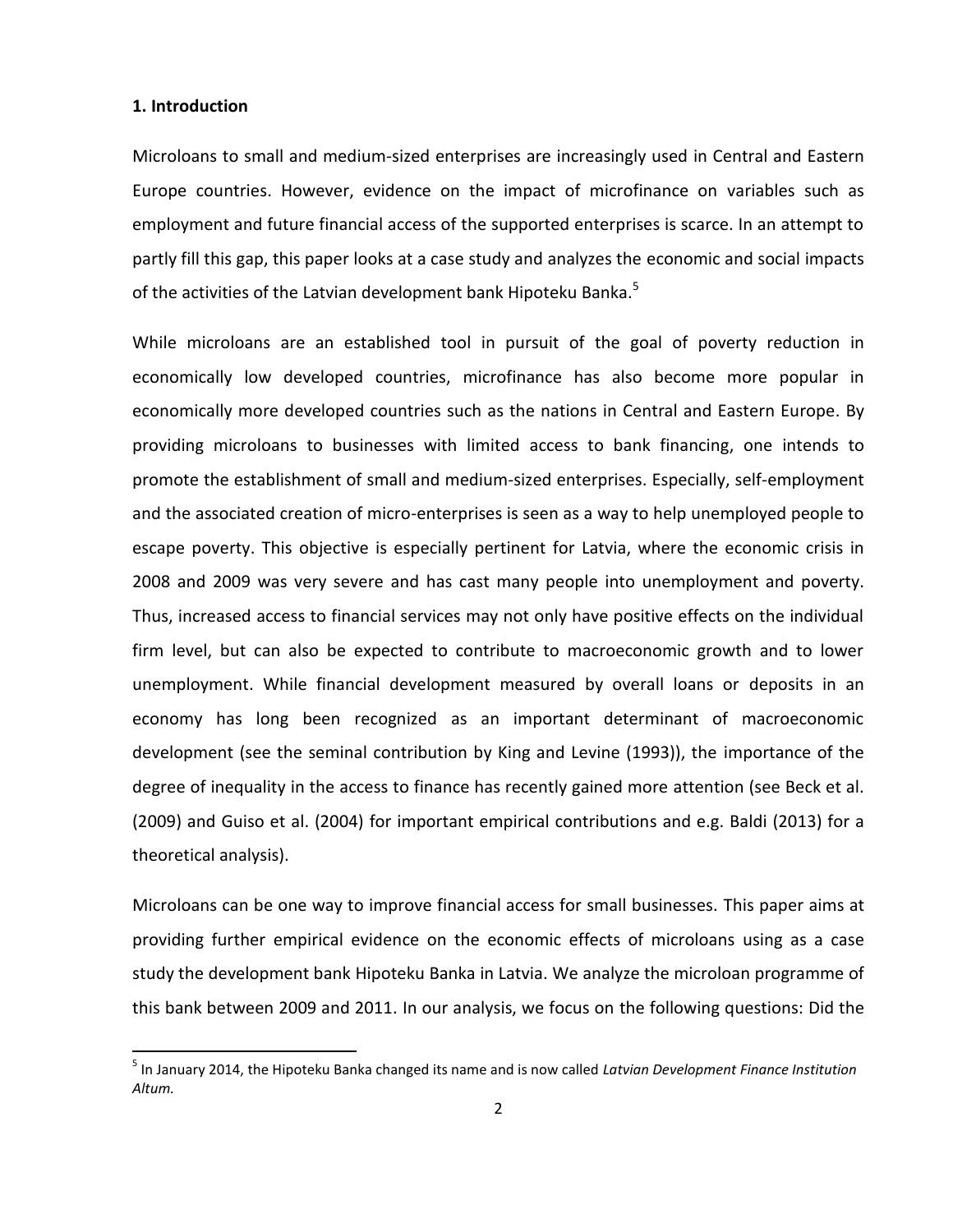microloan programme increase employment within the supported firms? And was it able to contribute to the economic development of rural areas and the decrease of inequalities across regions? We analyse a dataset provided by the Hipoteku Banka and supplement the information contained therein by conducting an own survey among the clients of the bank. We find that the firms granted a loan from Hipoteku Banka on average considerably increased their employment during the loan period. While one cannot clearly identify the specific effect of the microloan programme on this employment increase, the rise in average employment is nevertheless a clear sign that Hipoteku Banka supported serious micro-enterprises and on average helped the enterprises through its loans to succeed. The regional spread of the loans has been rather even across the rural regions of the country and there have not been considerable differences in the performance of the supported firms across regions. In addition, the supported firms were later more likely to get access to finance from banks. Thus, one can conclude that the microloan programme made a successful contribution to the economic development of rural areas in Latvia.

This paper is organized as follows. Section 2 surveys the existing literature on the relation between microfinance and small and medium-sized enterprises with a focus on Central and Eastern European countries. Section 3 gives an overview of the economic environment in Latvia and its regions during the years in which the microloan programme was implemented. Section 4 first describes the activities of Hipoteku Banka and the datasets available. Second, the results of the economic impact analysis of the Hipoteku Banka are shown and discussed. Finally, section 5 presents the conclusion.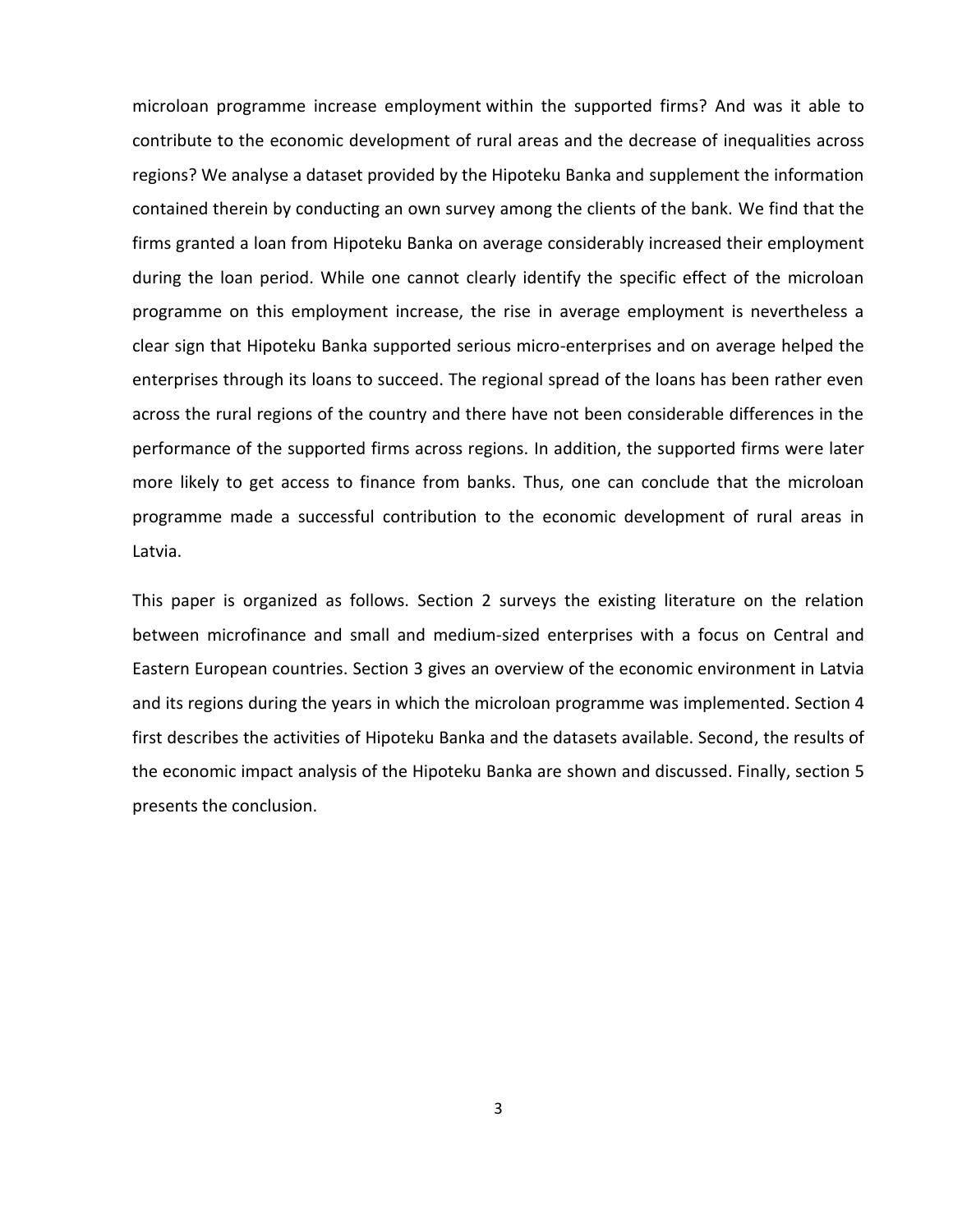#### **2. Microloans and the Importance of Small and Medium Sized Enterprises**

#### *2.1 The Economic Importance of Small and Medium Sized Enterprises*

The crucial role that small and medium sized enterprises (SMEs) play in the modern economy has been thoroughly documented in academic research. The extensive cross-country study by Beck, Demirguc-Kunt and Levine (2003) demonstrates that a large and developed SME sector exhibits a strong positive correlation with GDP per capita growth. As is common for studies of this kind, the authors balk at claiming a distinct causal relationship but do conclude that an elaborate SME sector is undoubtedly characteristic of successful and developed economies. In addition, SMEs are known to be absolutely predominant among businesses in Europe, constituting 95-99% of active enterprises, depending on the specific country. Meanwhile micro enterprises, defined as those with less than 10 employees, are reported to make up 91% of all businesses in EU-27 (Conforti and Kraemer-Eis (2009)). Proponents of SMEs generally mention several arguments to stress the economic importance of SME's. These are consequently used as arguments in favour of aiding the establishment and proliferation of SMEs.

First, it is said that these firms are known to promote competition in their respective industries, as well as spawn innovation that ultimately also benefits the rest of the economy. For example, Almeida (2004) states that SMEs are much better suited to generate technical innovation and improve high-tech information networks. Second, the pro-SME view often emphasizes that SMEs tend to be more labour intensive than large firms. 60-70% of overall economy-wide employment is commonly attributed to the SME sector. Conforti and Kraemer-Eis (2009) bolster this line of argumentation by reporting that apart from 99% of all start-ups falling into the SME category, a third of these are established by unemployed individuals. This implies that SMEs generate employment for the most disadvantaged and unfancied participants of the labour market. Finally, academics tend to characterise SMEs as flexible, able to quickly adapt to local customer needs and successfully occupy profitable market niches (see e.g. Cologhirou et. al. (2004)). For this reason they are thought to be very well-equipped to succeed in rural areas and aid regional development (Inforegio (2000)).

#### *2.2 Microfinance as a Way to Stimulate Small Businesses*

In view of those positive economic impacts of a strong and developed SME sector brings to the economy, it is no surprise that sustained policy-driven efforts have been made across the globe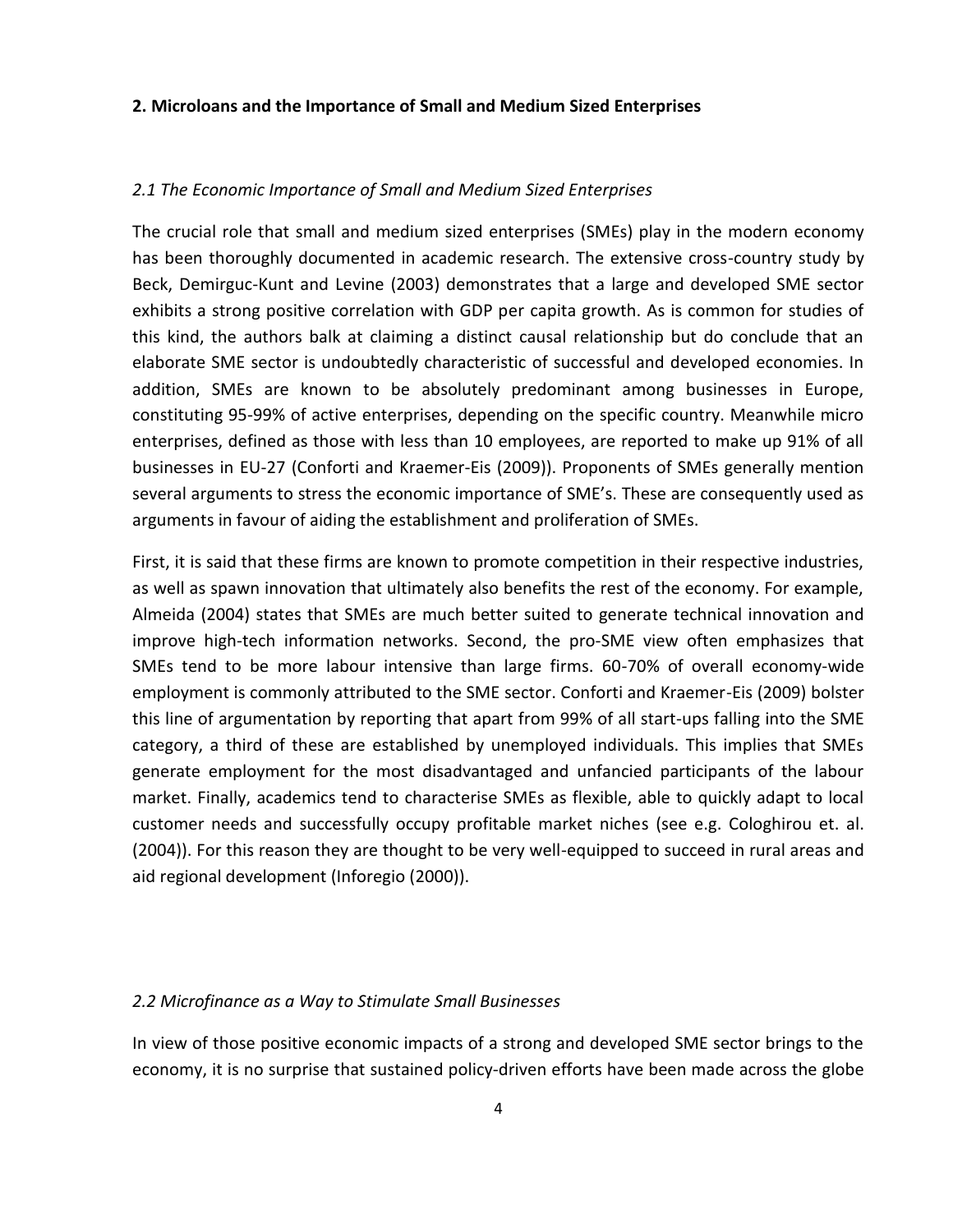on national and international levels to foster the growth of SMEs, as well as address commonplace obstacles to their development.

While some of these are country specific and attributable to cultural and historical peculiarities, the regulatory environment, or alternatively a lack of appropriate expertise, skills or education on behalf of prospective or existing SME entrepreneurs, the bulk of academic discussion has centred on a pressing and seemingly universal problem – lack of access to financial services.

Traditional banking services such as provision of credit are often unattainable for small enterprises, as regular banking institutions view small loans to SMEs as unprofitable due to high levels of risk and transaction and monitoring costs (Armandáriz and Morduch (2010); Cull et al., 2009). As a result, a large proportion of SMEs find themselves altogether excluded from the financial services sector (Littlefield and Rosenberg, 2004). According to Pissarides (1999), liquidity constraints have traditionally constituted an insurmountable challenge for small firms in transition economies of Central and Eastern Europe. This has continued to be the case in more recent years, particularly in light of the severe credit crunch and overall economic downturn in 2008-2009 (Conforti and Kraemer-Eis, 2009).

The above considerations have given rise to microfinance, referring to financial services administered to low-income self employed individuals, ranging from enterprise, consumption and emergency microloans to deposit, payment and insurance services (Ledgerwood, 1999). Despite the other services becoming increasingly popular, enterprise lending remains by far the most important product of microfinance (Woller, 2002). In the CEE region enterprise loans accounted for 51% of overall microcredit provided in 2008, the other major category being consumption loans at 47% (MIX, 2009).

On a general level, enterprise microcredits in Europe are for most part characterised as loans to firms employing less than 10 individuals (or micro-firms), with a notional principal of less than 25 000 EUR (EU-Commission) with the typical amounts within CEE falling significantly short of this upper boundary. Conforti and Kraemer-Eis (2009) provide an average estimate of 4 506 EUR in 2008. Nevertheless, this is still considerably more than the global average of 655 USD, as reported by Buera et al. (2012). Despite the fact that most microfinance institutions (MFIs) fall into the category of commercial banks or credit unions (MIX, 2009), it is a common practice to extend enterprise microloans without requiring the borrowers to commit collateral. This is a crucial feature for these programmes, as most clients cannot provide adequate physical capital. In some regions of the world, some lenders have sought to substitute this shortage of traditional forms of collateral with social capital, commonly built around the notion of group lending, relying heavily on reputational effects and peer pressure of fellow borrowers (see e.g. Woolcock, 2001; Goldmark, 2001). However, this practice is more applicable to consumption loans and is in general uncommon and not appropriate for Central and Eastern Europe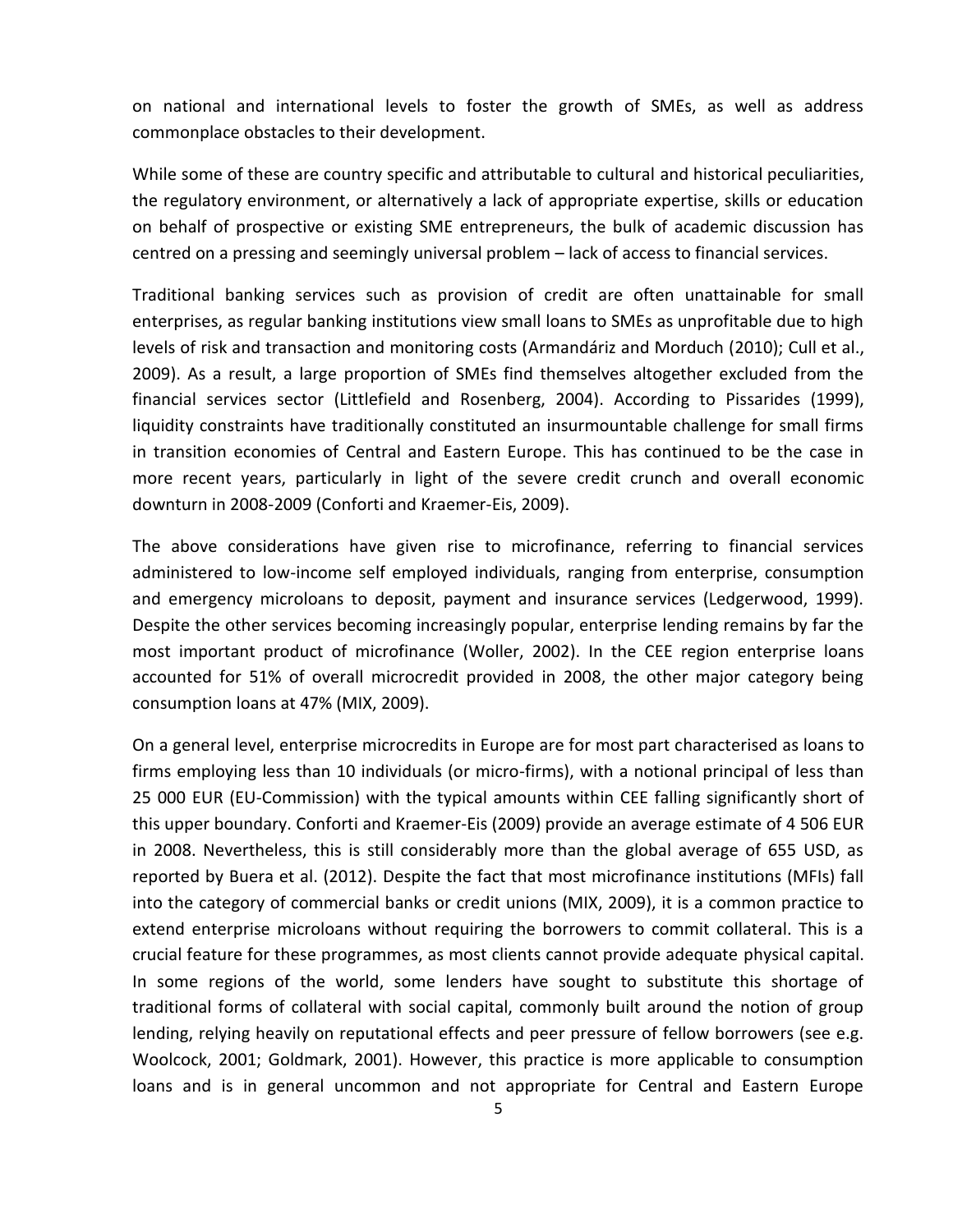(Armendáriz and Morduch, 2000). In light of the above it is interesting that MFIs face relatively low default rates on their enterprise loans – commonly in the region of a mere 5% (Buera et al., 2012).

## *2.3 Impact of Microfinance*

Since its initiation in the 1970s, the microcredit initiative has grown rapidly. Buera et al. (2012) report that there were 3552 MFIs in 2010, serving an estimated 155 million clients around the globe, representing a six-fold and 12-fold increase in the respective indicators compared to 1997. This also holds for the CEE region, where MFIs have continued to proliferate in recent years, improving their reach and penetration rate (MIX (2009)).

However, whether growth of the microcredit industry has been on merit is still subject to extensive debate among scholars as well as legislators. There is common consensus that one of the most fundamental, overarching goals of the microcredit initiative rests with poverty alleviation and unemployment reduction. Ideally unemployed or self-employed low-income individuals should be able to make use of enterprise microlending to set up and/or advance their own businesses, resulting in lasting income-generating employment for themselves and those they end up employing.

It is thus natural that much of the debate around the effectiveness of microloan programmes in less developed areas centres around mustering a definitive answer to the question of whether microlending is, in fact, an effective tool in helping micro-borrowers overcome poverty. This question is particularly topical when applied to the social impact of Central and Eastern European MFIs and their programmes, as the recent economic recession of 2008-2009 has been extremely devastating for the economies of the region, having, at its height, moved an estimated 22.3% of the region's population below their respective national poverty lines.

On a theoretical and empirical study level, it has been extensively argued that MFIs' ability to target and serve those most in need depends on whether they choose to pursue financial selfsufficiency, as far as their microcredit operations are concerned (e.g. Morduch (2000)). An alternative to this seemingly sustainable mechanism is the situation, where the MFIs concerned accept inability to completely cover their costs, and settle the resulting deficit via donations from public and private welfare institutions. The predominant view on this issue was formed in the 1990s, when a number of studies came to the conclusion that financial self-sufficiency is not merely a desirable state of affairs for MFIs but rather absolutely essential for their long-term survival and success (Gonzalez-Vega, 1994). This assertion has nevertheless been actively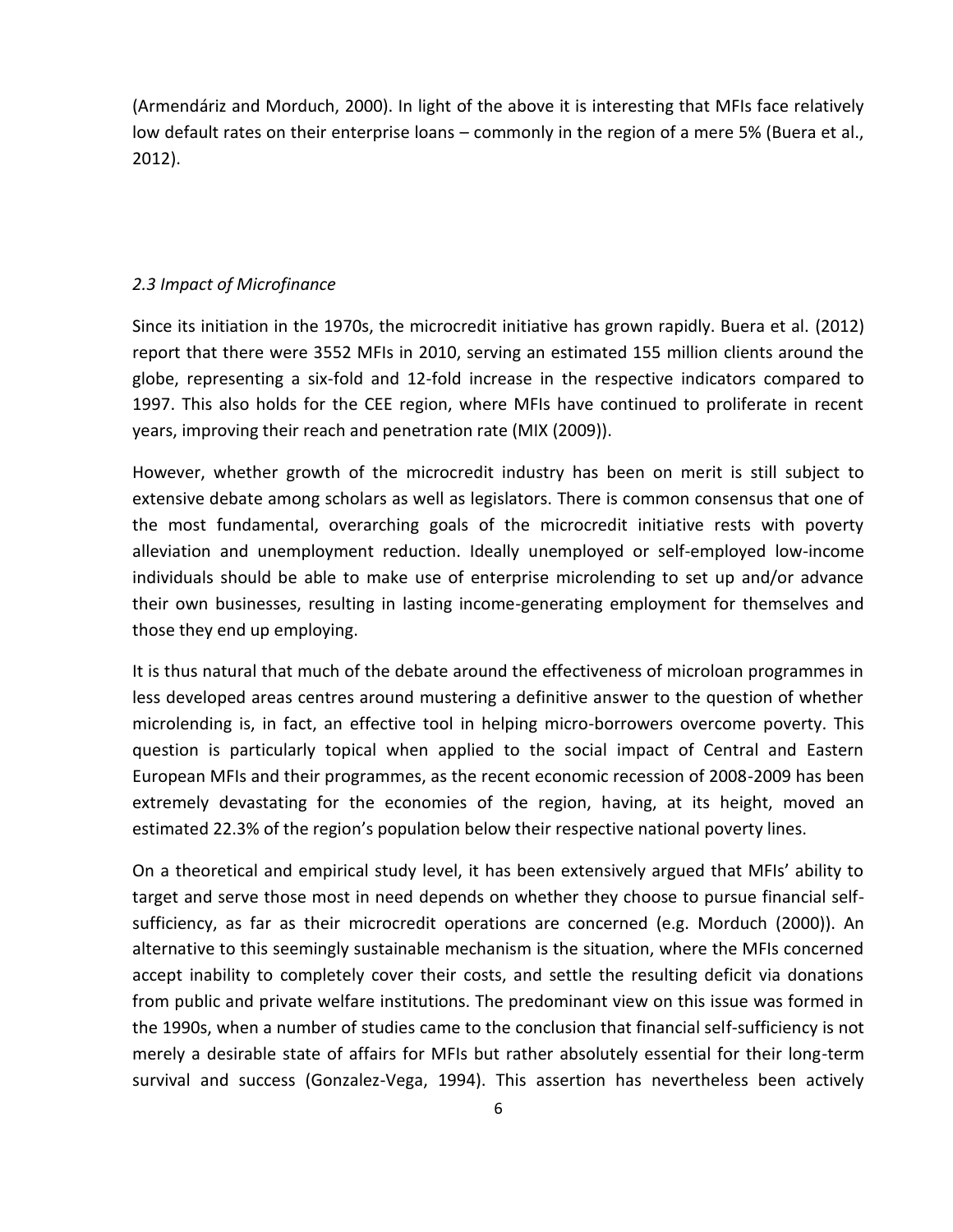disputed by demonstrating and arguing that sustainability can be and has been achieved in the absence of complete self sufficiency (Woller, 1999).

Specifically, it is being argued that in pursuit of financial self-sufficiency MFIs inadvertently, yet systematically shift towards serving clients of a lower risk profile that are able to assume loans with larger notional balances and are therefore more profitable. As a result of concentrating on these so-called "marginally poor" clients, MFIs are shown to effectively lose sight of their underlying mission of poverty alleviation for those most severely exposed to it (see e.g. Nawaz (2010); Augsburg and Fouillet (2010)). This result is commonly referred to as the "mission drift".

Eastern European MFIs are generally not known to be actively tracking the income levels of their clients; rather they focus on extending credit to financially constrained entrepreneurs. Combined with the fact that most MFIs of the region tend to adhere to the self-sufficiency principle, this means that compromising depth of outreach is an acute problem of many microcredit programmes in Eastern Europe (Pytkowska and Rataj (2007)).

On the other hand, there is no shortage of opposing findings, bolstering the persuasion that financial self-sufficiency enables extending social outreach to the extremely poor in the longer term, as the said MFIs develop financial robustness over time (Gonzalez and Rosenberg (2006); Schicks (2007); Armendáriz and Szafarz (2011)).

Hartarska and Nadolnyak (2008) show that microcredit programme participants' businesses progress, gain access to traditional sources of credit and are known to rely less on internally generated funds. On the other hand some studies have produced shocking findings by stating that unemployed impoverished individuals are being moved into long-standing successful selfemployment via their microenterprises in only 1% of cases (Schreiner (1999)).

Still others state that microlending can only have the desired poverty alleviating effect if properly grounded in and combined with sound and systematic macroeconomic policies that reinforce the impact of said microcredit initiatives (Woller and Woodworth (2001)). In the absence of such macroeconomic reinforcement poverty alleviation is often a short-term result (see e.g. Chowdhury, et al. 2005). Finally, it is often argued that the vast majority of positive social impact yielding research is marred with selection bias (see e.g. Bateman (2010)).

To sum up, there seems to be a massive rift in opinion and a lot of contention, when it comes to concluding whether microcredit programmes manage to deliver the kind of social welfare impact that constitutes their ultimate reason for being (Banerjee and Duflo (2009)). This study is hence an effort to contribute to the debate highlighted above by providing empirical evidence on the economic and social effects of microloans based on a case study of the microlending programme administered by the development bank Hipoteku Banka in Latvia.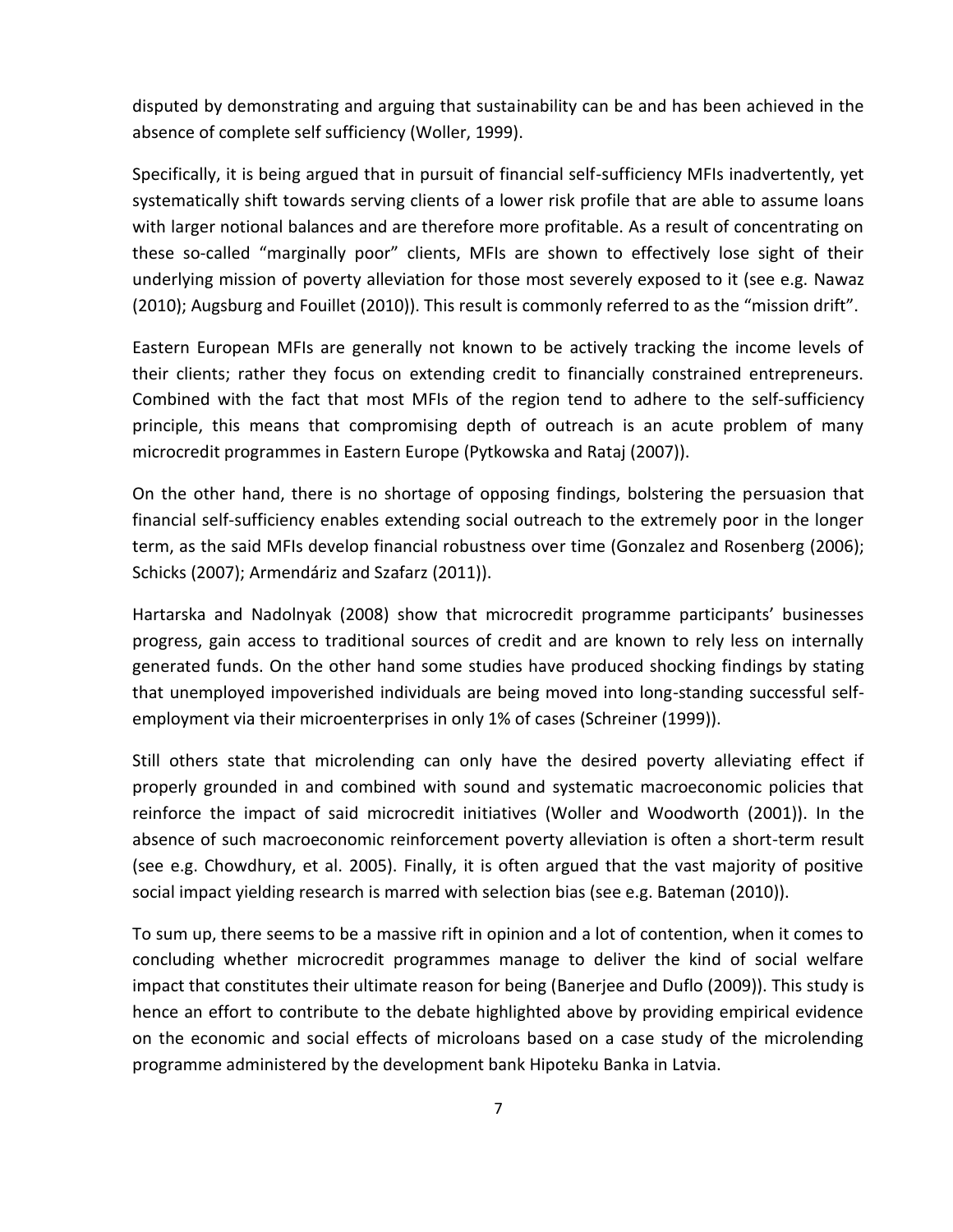**3. Description of the Economic Environment in Latvia during the Years of the Project Implementation** 

## *3.1 The Regional Distribution of the Economy and the Population*

In this section, we provide a statistical characterization of the Latvian economy.<sup>6</sup> Understanding the economic situation during the microloan programme is essential, when it comes to interpreting the impact results of the microloan programme. The economic and demographic data of Latvia and its regions will allow us to compare the development of the firms in the microloan programme with developments going on in the Latvian economy.

First, it is interesting to have a closer look at the economic and demographic structure of Latvia, which is divided into five regions: Riga, Vidzeme, Kurzeme, Zemgale and Latgale. As can be seen in Table 1, nearly half of the population live in the region of Riga, where two-thirds of the Latvian GDP is concentrated. The rest of the population is relatively evenly distributed over the other four regions. Also, the level of GDP is similar across these regions, which are more rural and economically less developed than Riga.

| Region  | Population (2010) | GDP (2008)* |
|---------|-------------------|-------------|
| Riga    | 48.8              | 67.5        |
| Vidzeme | 10.4              | 6.3         |
| Kurzeme | 13.3              | 10.5        |
| Zemgale | 12.4              | 7.8         |
| Latgale | 15.1              | 7.7         |

| Table 1: Regional Distribution of the Latvian Population and GDP (in %) |  |  |
|-------------------------------------------------------------------------|--|--|
|-------------------------------------------------------------------------|--|--|

*\*Data for regional GDP are only available up to 2008 Source: Central Statistical Bureau of Latvia* 

 $\overline{\phantom{a}}$ 

 $<sup>6</sup>$  This section heavily draws from Baldi and Sipilova (2013).</sup>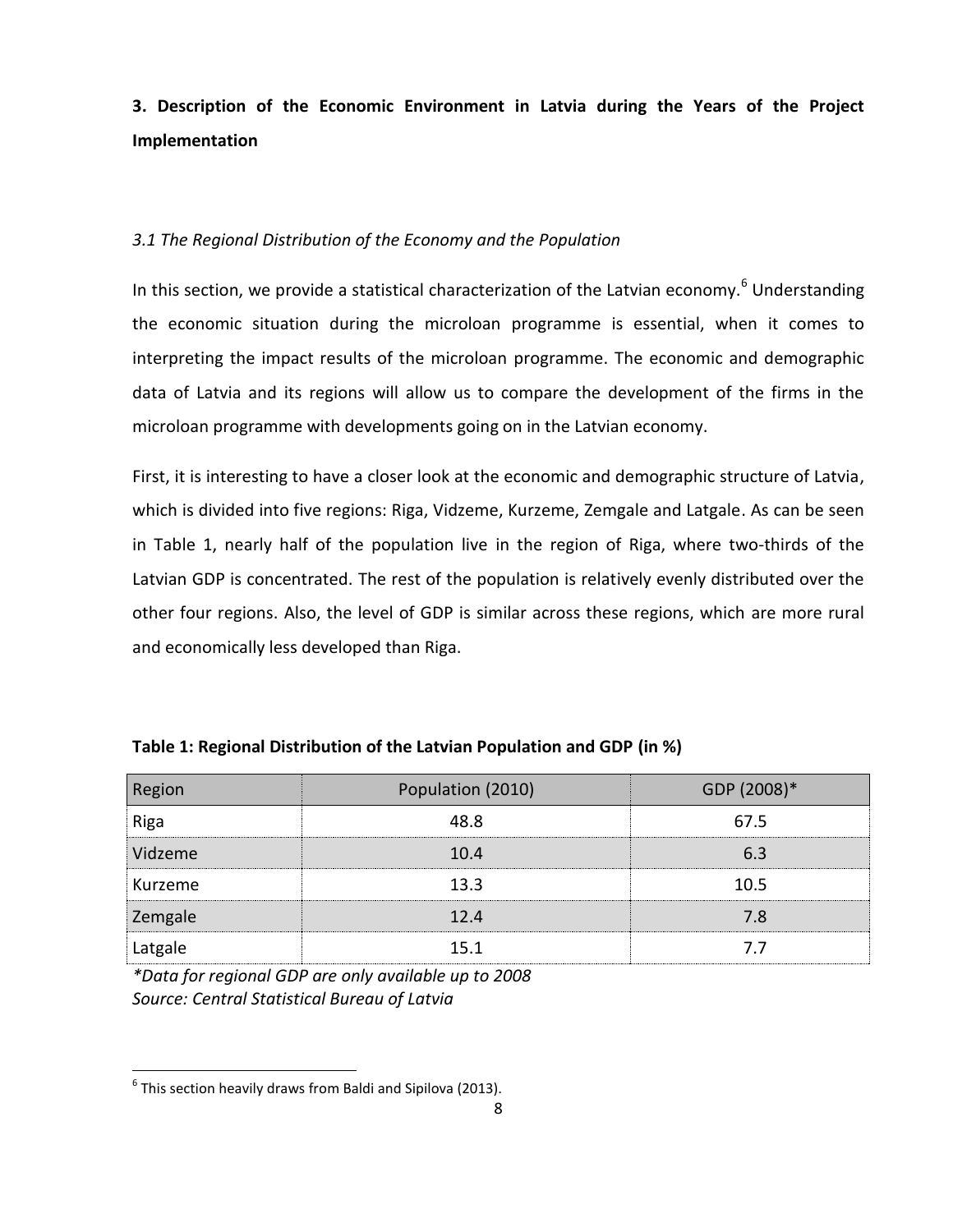The importance of the region of Riga in the Latvian economy can be even better seen in Figure 1. GDP per capita is by far the highest in the region of Riga. The other regions are economically less developed and their GDP per capita is below the Latvian average. In these regions, GDP per capita is rather similar. From the analysis of the demographic and economic structure of Latvia in Table 1 and Figure 1, one can conclude that the similarities across these rural areas make a comparison of the impacts of microloans appropriate across these regions.



**Figure 1: GDP per Capita across Regions (in Lats, 2008)**

*Source: Central Statistical Bureau of Latvia* 

## *3.2 The Effects of the Severe Economic Crisis in 2009-2010*

Latvia had to bear the consequences of a large economic crisis during the implementation period of the microloan programme of the Hipoteku Banka. After a long period of high growth rates in the 2000s, the economy became overheated and showed the first signs of weakness towards the end of 2007. Latvia was therefore especially vulnerable when the financial crisis occurred in 2008. As a consequence, a severe economic crisis hit the Latvian economy in 2008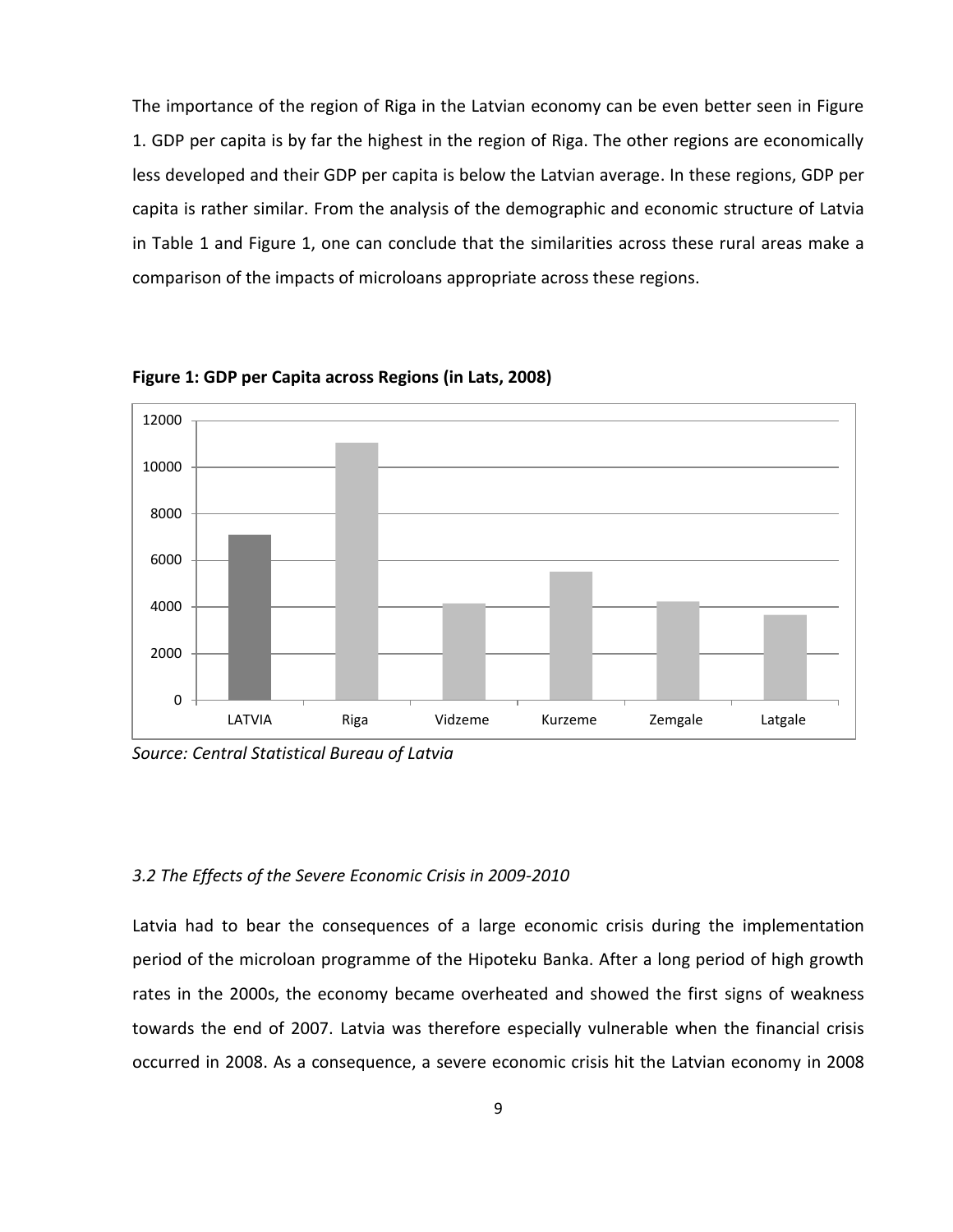and 2009 (see Figure 2), which was associated with fears that Latvia would eventually have to abandon its fixed exchange rate vis-à-vis the euro. Latvia had to obtain financial support from the IMF and the EU, and the Latvian government implemented high spending cuts in order to reduce the budget deficit to sustainable levels. Eventually, a stabilization of the economy and the government budget was achieved during 2010, and the fixed exchange rate vis-à-vis the euro was also able to be maintained. The economy stagnated in 2010 and grew again in 2011.



**Figure 2: Growth Rate of Real GDP (% change with respect to previous year)** 

*Source: Central Statistical Bureau of Latvia* 

At the same time as the economy started to contract, unemployment rose sharply from around 7% to nearly 20% in 2010 (see Figure 3). Regarding unemployment, it is interesting to have a closer look at the regional disparities shown in Figure 3. One can see that in most regions, unemployment still rose in 2010, but fell in Vidzeme and stayed roughly constant in Kurzeme. As a result, these two regions showed the lowest unemployment rates of all Latvian regions in 2010. In 2011, unemployment fell considerably in Latvia with Riga, Vidzeme and Zemgale showing the largest decrease. We are going to refer to these regional disparities in unemployment rates again when discussing the impacts of the microloan programme.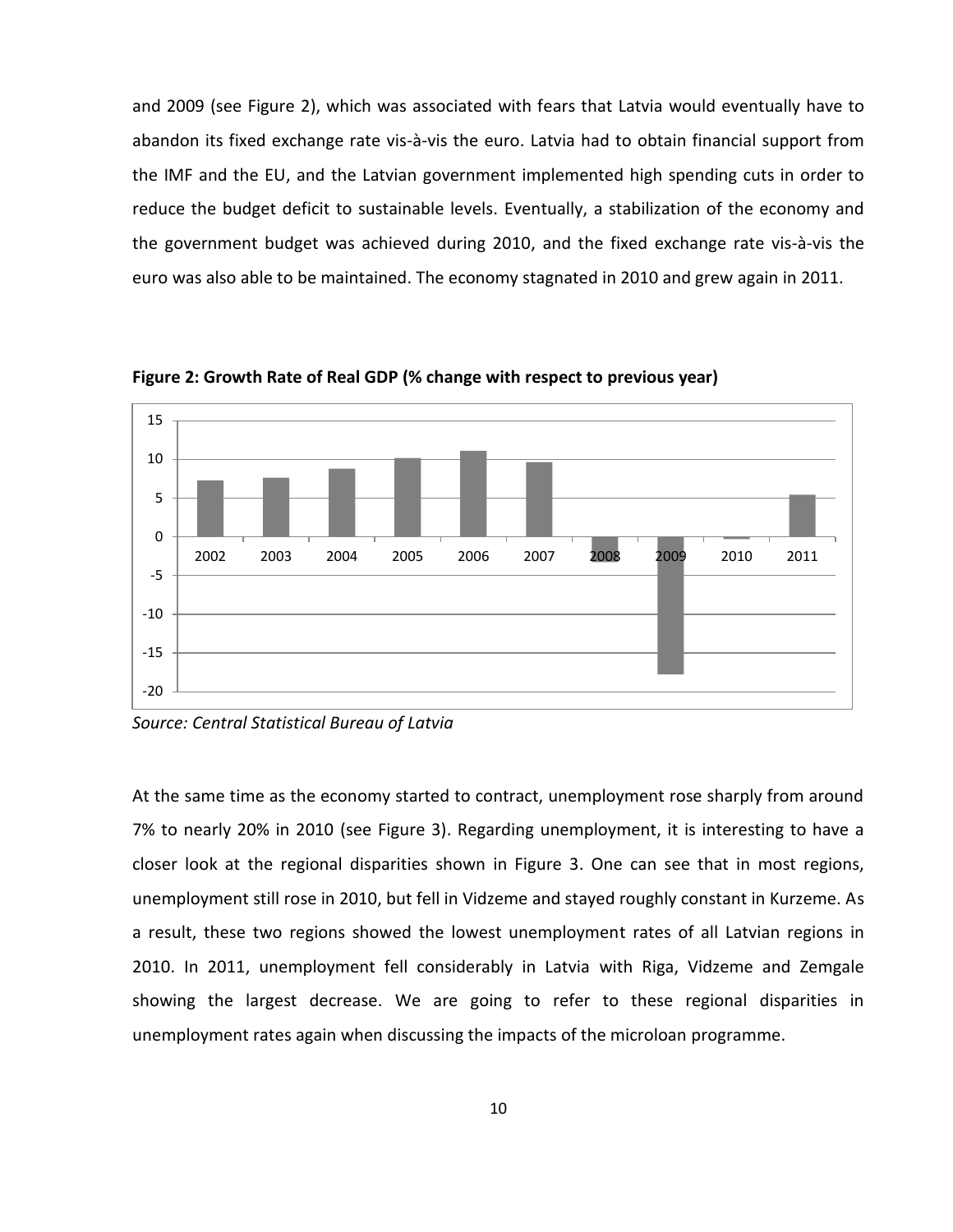

**Figure 3: Regional Unemployment Rates in Latvia (in %)** 

*Source: Central Statistical Bureau of Latvia* 

Table 2 provides an overview of employment in those sectors of economic activity which are at the centre of our interest in this paper. One can see that manufacturing, transportation, as well as arts and recreation are among those sectors that show the largest decrease in employment during this period of overall economic contraction. Two sectors, namely agriculture and scientific and technical activities, have seen an increase in employment. This certainly reflects the fact that unemployed people moved to these sectors because they chose self-employment making.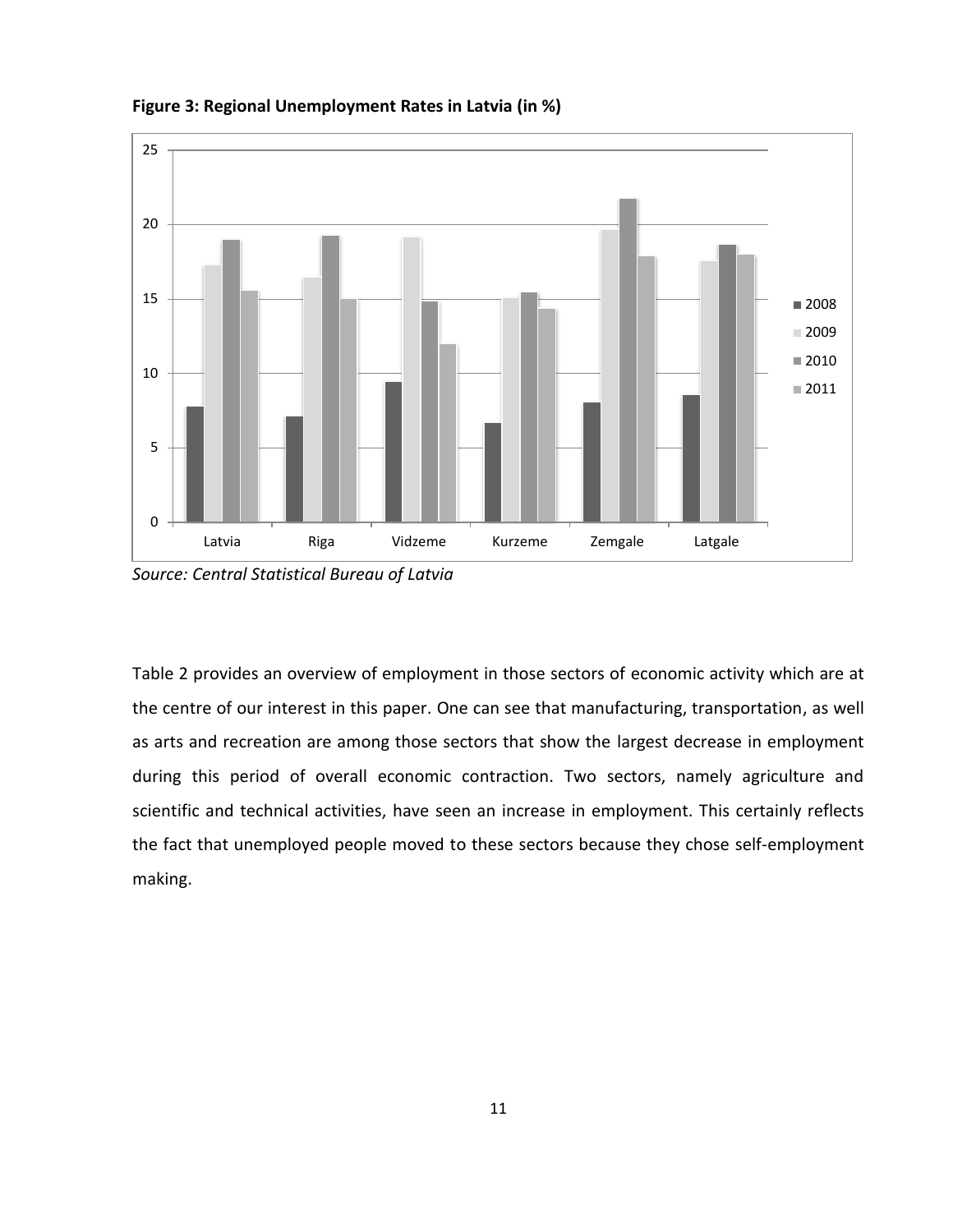|  |  |  | Table 2: Evolution of Employment across Sectors of Activity from 2009 - 2011 (% Change) |
|--|--|--|-----------------------------------------------------------------------------------------|
|--|--|--|-----------------------------------------------------------------------------------------|

| Sector of Economic Activity                | <b>Employment Increase</b> |
|--------------------------------------------|----------------------------|
| Agriculture                                | 12.8                       |
| Manufacturing                              | $-18.4$                    |
| Wholesale and Retail Trade                 | $-7.1$                     |
| Transportation                             | $-12.6$                    |
| <b>Accommodation and Food Services</b>     | $-6.5$                     |
| <b>Information and Communication</b>       | $-11.2$                    |
| <b>Real Estate Operations</b>              | $-2.3$                     |
| <b>Scientific and Technical Activities</b> | 18.5                       |
| <b>Arts and Recreation</b>                 | $-17.5$                    |

*Source: Central Statistical Bureau of Latvia* 

#### *3.3. The Sectoral and Regional Structure of the Latvian Economy*

Table 3 shows the sectoral and regional structure of the Latvian economy. We focus on those economic activities where most of the firms in the microloan programme are active. In particular, the differences across the Latvian regions are interesting and will be of importance when analyzing the impacts of the microloan programme. The weight of each sector of economic activity with respect to total output is shown. One can again see the differences between Riga and the rest of the country. In particular, Riga depends relatively less on agriculture and manufacturing than the rest of the country, while the services sector is more developed in Riga than in the other regions.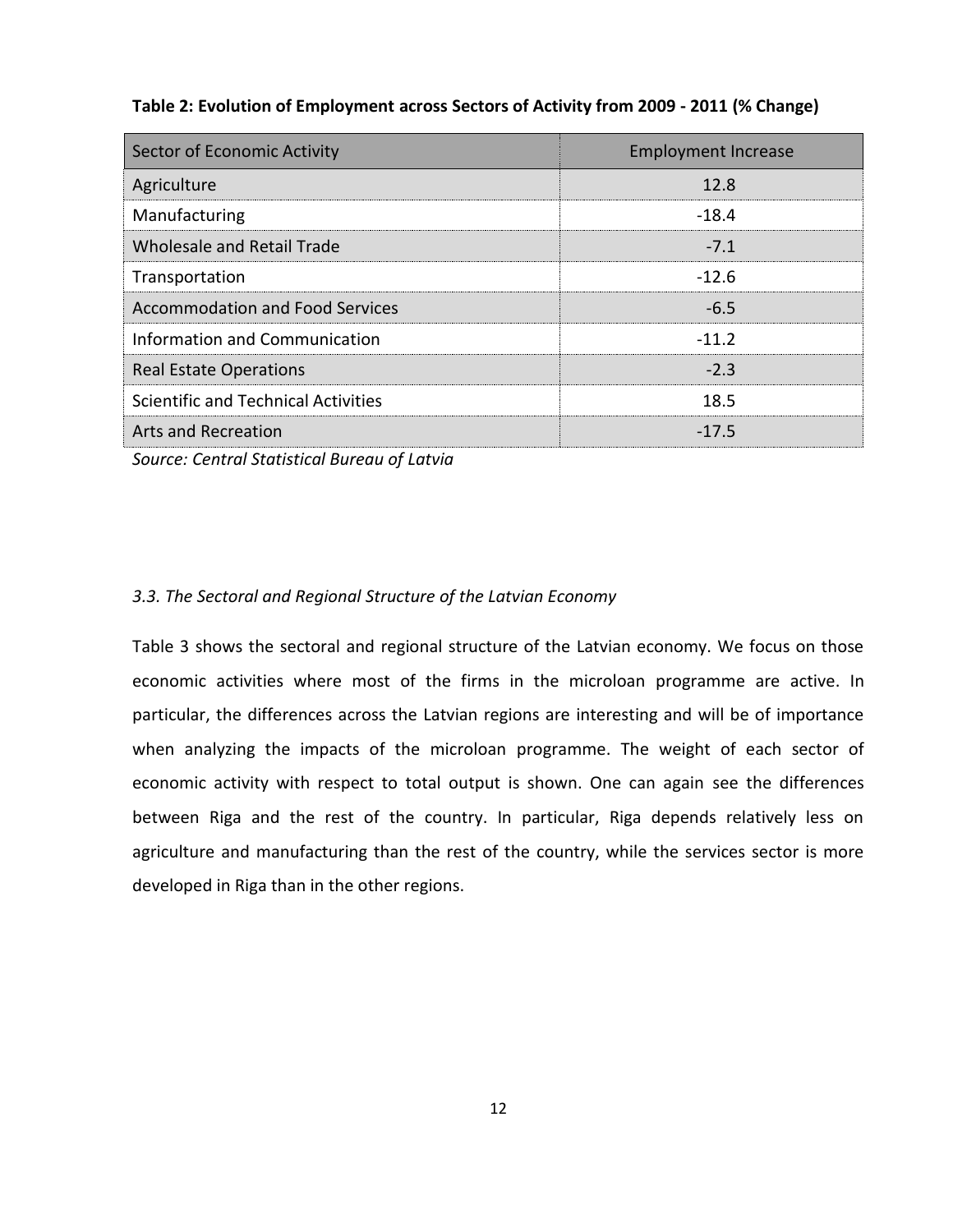|                                               | Latvia | <b>Riga</b> | Vidzem  | Kurzem | Zemgale | Latgale |
|-----------------------------------------------|--------|-------------|---------|--------|---------|---------|
| Agriculture                                   | 3.8    | 1.6         | 9.7     | 7.0    | 12.3    | 3.8     |
| Manufacturing                                 | 10.8   | 8.9         | 16.4    | 14.8   | 15.4    | 12.0    |
| Wholesale and Retail Trade                    | 15.3   | 17.1        | 12.5    | 10.6   | 13.0    | 11.8    |
| Transportation                                | 11.1   | 12.4        | 4.1     | 14.5   | 4.6     | 7.9     |
| Accommodation and Food<br>Sanjicac            | 1.6    | 1.7         | 1.4     | 1.3    | 1.0     | 1.3     |
| Information and<br>Common                     | 4.3    | 5.9         | 1.1     | 1.4    | 1.1     | 1.8     |
| <b>Real Estate Operations</b>                 | 9.3    | 9.0         | 9.8     | 10.0   | 9.7     | 9.7     |
| Scientific and Technical<br><u>Activitios</u> | 4.8    | 6.3         | 1.7     | 2.4    | 1.6     | 1.4     |
| <b>Arts and Recreation</b>                    | 1.7    | 1.7         | $1.5\,$ | 1.8    | $1.5\,$ | 1.8     |

**Table 3: Number of Firms according to Economic Activity (in % of total, 2009)** 

*Source: Central Statistical Bureau of Latvia* 

In Figure 4, we now turn to the regional distribution of small enterprises across Latvia. Since the microloan programme is meant for small businesses, studying the regional distribution of these enterprises across Latvia is interesting for the interpretation of the results in section 4. As for the other economic indicators, one can see that the region of Riga has many more small businesses than other regions in the country. Across the other regions, the number of small businesses is relatively similar. However, one can nevertheless detect some differences showing that Latgale has more small firms than the other rural regions, while Zemgale lagged behind the other regions in 2009.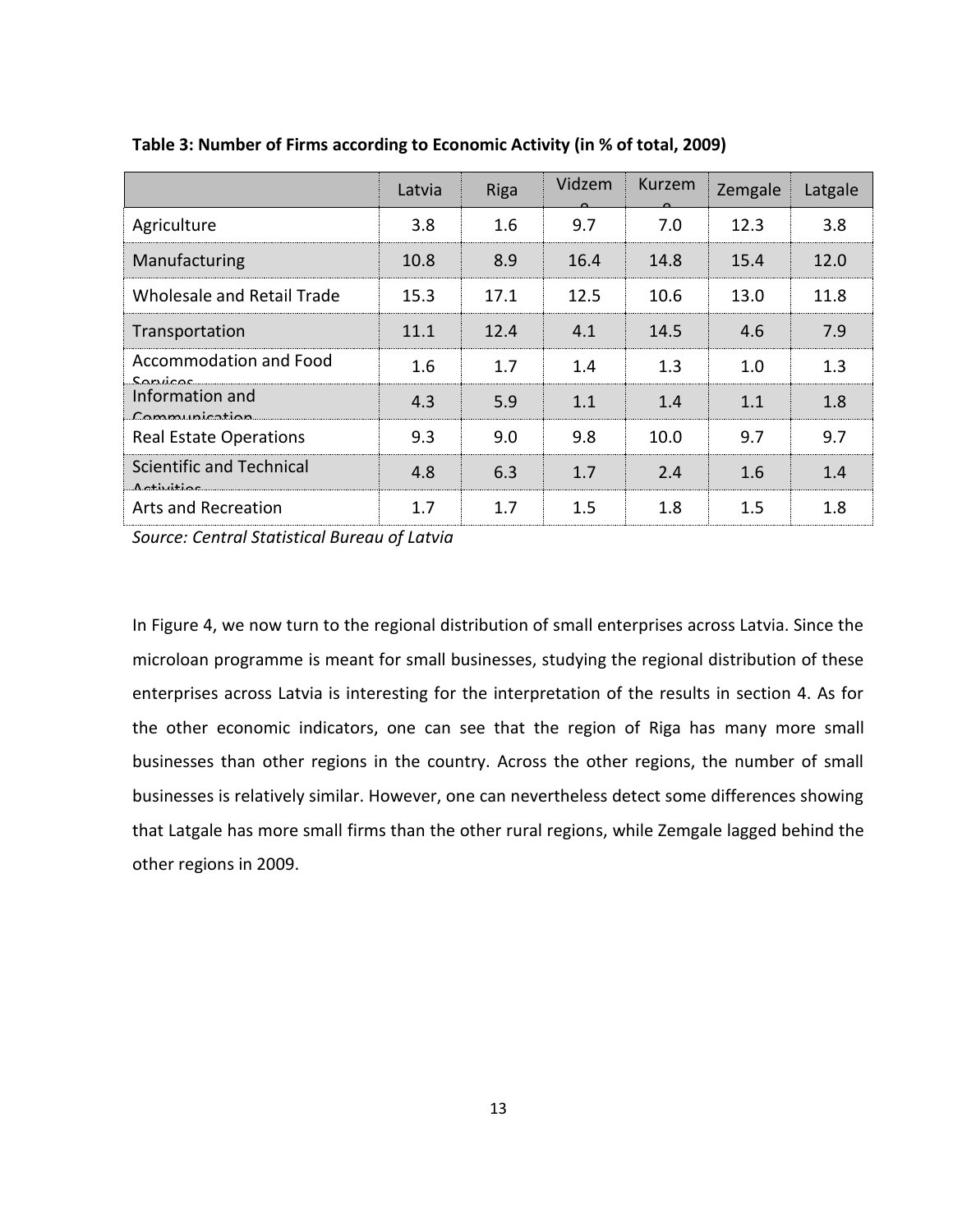

**Figure 4: Number of Small Enterprises across Regions (2009)** 

*Source: Central Statistical Bureau of Latvia* 

In Figure 5, the net increase of enterprises across Latvian regions is depicted for 2010. It contains a number of interesting pieces of information that will become relevant in section 5. The most eye-catching feature is that Zemgale saw a considerable increase in the number of firms, especially regarding self-employed people. The situation of the economy in Zemgale, which is characterized by relatively few firms (compare with Figure 4) and the highest unemployment rate in Latvia (compare with Figure 3) seems to have encouraged many people to choose self-employment as a way to escape unemployment and poverty. In contrast, the region of Latgale, which has a relatively high number of small firms (compare with Figure 4), only registered a relatively modest increase in the number of firms in 2010.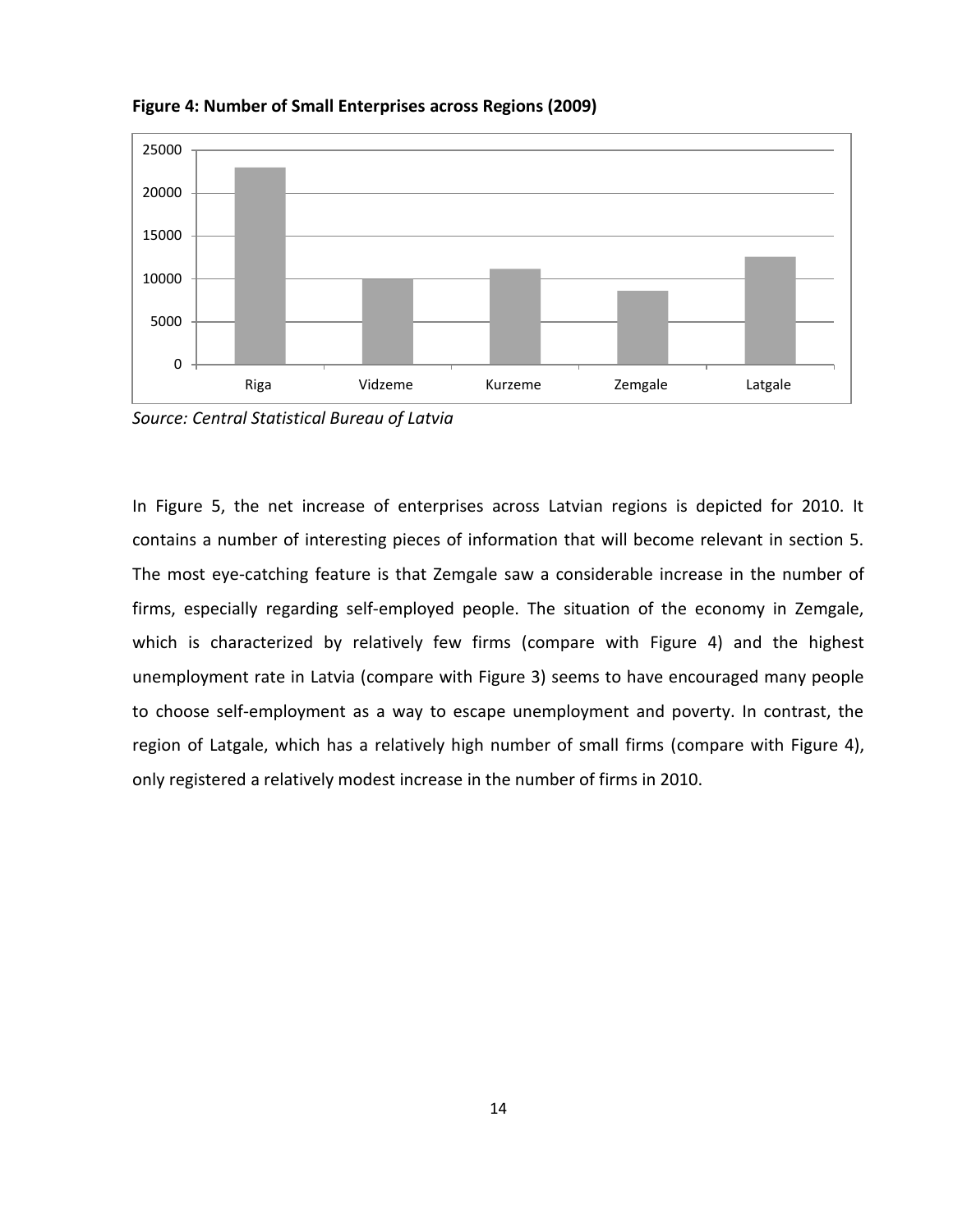

**Figure 5: Net Increase in the Number of Enterprises across Latvian Regions (2010)** 

*Source: Central Statistical Bureau of Latvia* 

## *3.4 Access to Finance*

In this section, we have a closer look at the distribution and evolution of loans in Latvia. Table 4 shows the structure of loans across those economic activities which are at the center of our analysis.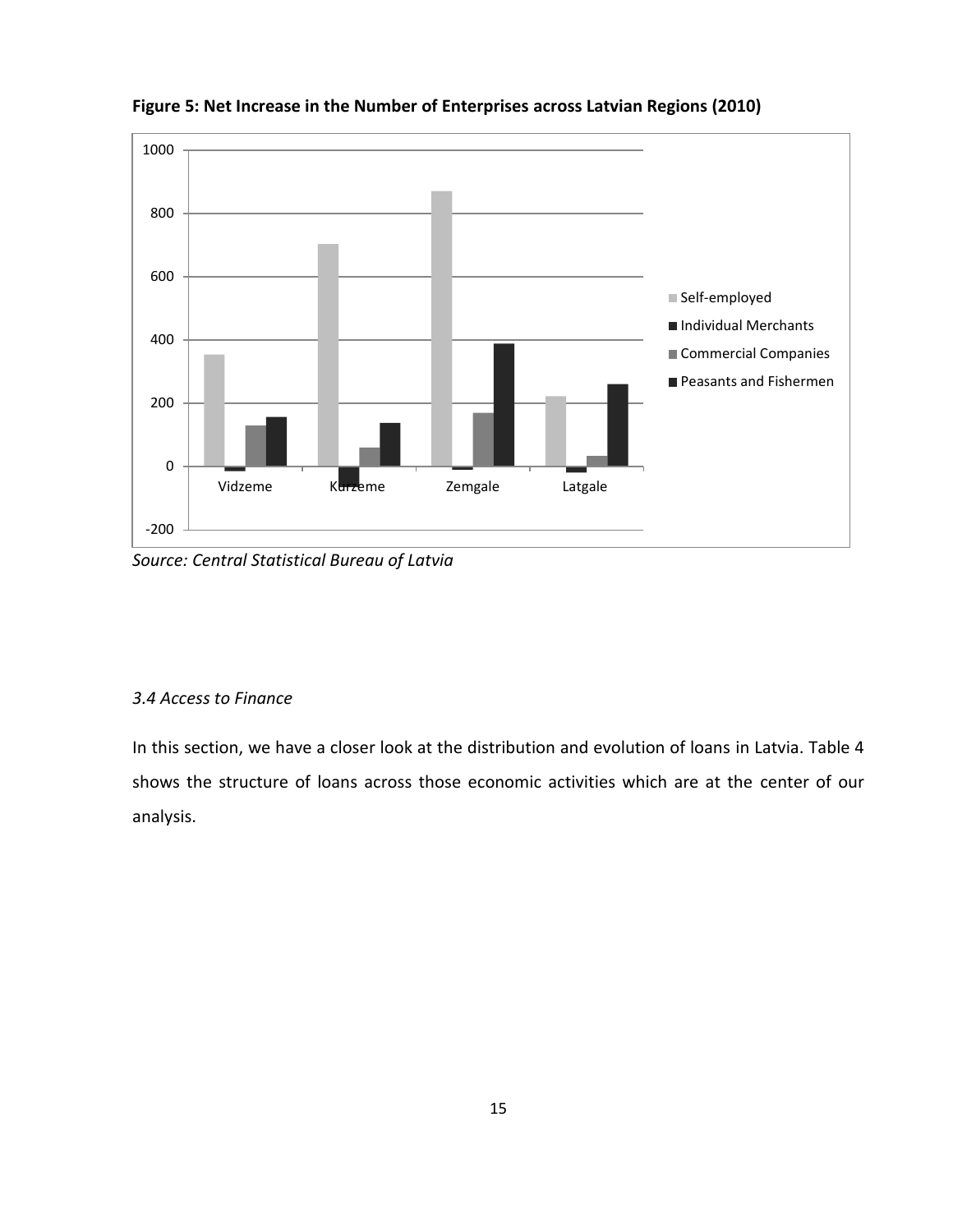| Agriculture                            | 4.3  |
|----------------------------------------|------|
| Manufacturing                          | 14.0 |
| <b>Wholesale and Retail Trade</b>      | 12.5 |
| Transportation                         | 4.9  |
| <b>Accommodation and Food Services</b> | 2.4  |
| Information and Communication          | 0.2  |
| <b>Real Estate Operations</b>          | 30.9 |
| Arts and Entertainment                 | 0.3  |
| Other                                  | 30.5 |

## **Table 4: Amount of Loans by Sector (in % of total, 2008)**

*Source: Latvian Banking Commission* 

As a consequence of the economic crisis, the credit supply was strongly reduced as can be seen from Table 5, which shows the evolution of loans for those economic sectors that are at the center of our analysis. One can see that after a slight decrease in 2009, there was a considerable contraction of loans supplied to the economy in the years 2010 and 2011. Considering that the amount of loans had often grown by double digit rates in the years before, the decrease in the loan supply during the economic crisis becomes even more dramatic. In 2010, the sectors hardest hit by the credit crunch were the manufacturing and the retail trade sectors. Also agriculture, and arts and recreation saw a considerable decrease in credit supply. In 2011, the situation improved for agriculture, manufacturing, retail trade as well as for arts and recreation. For the other sectors, however, the situation further deteriorated.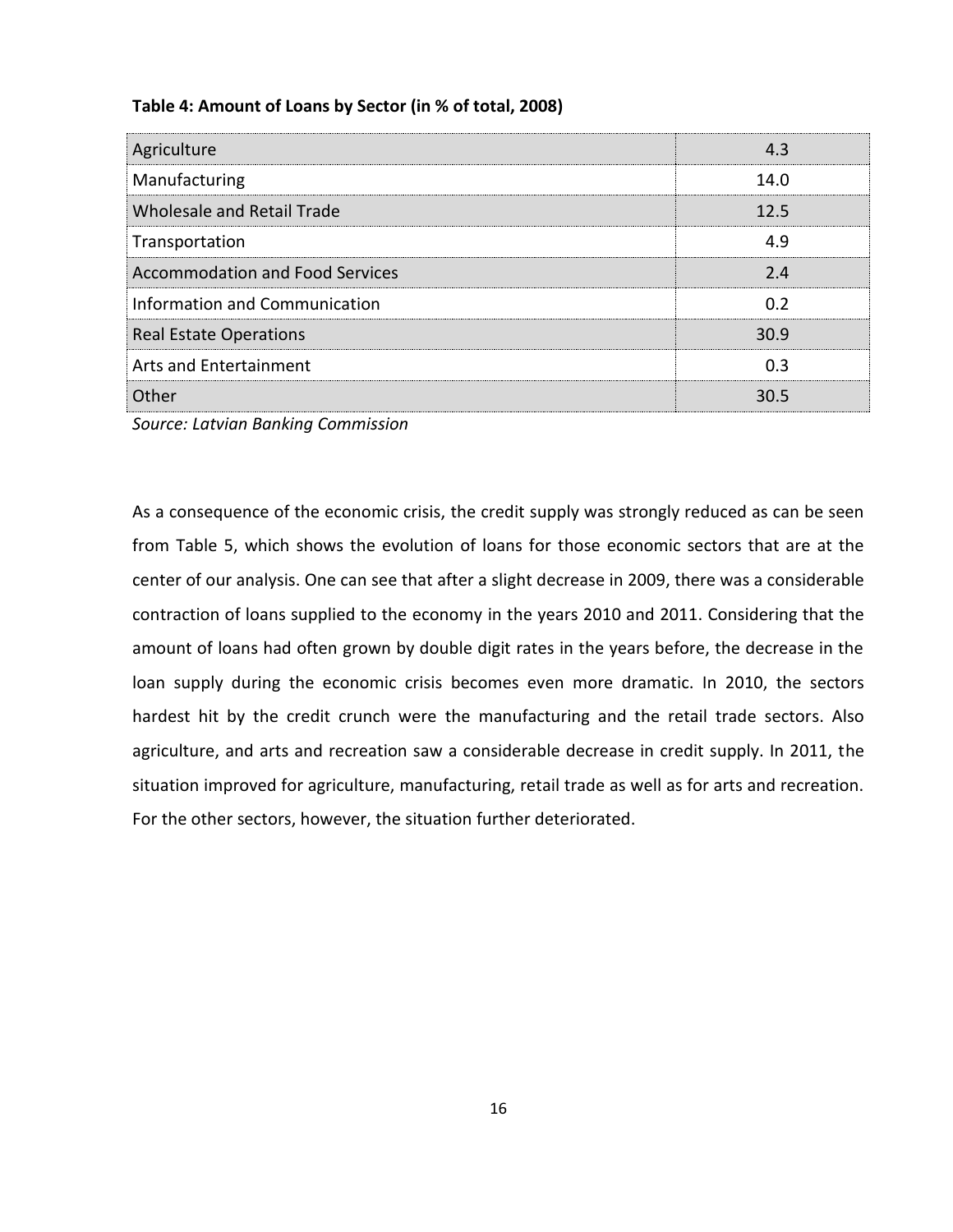|                                        | 2009   | 2010    | 2011    |
|----------------------------------------|--------|---------|---------|
| Total                                  | $-1.6$ | $-10.3$ | $-9.3$  |
| Agriculture                            | $-3.0$ | $-8.6$  | $-0.1$  |
| Manufacturing                          | $-1.3$ | $-13.3$ | $-7.4$  |
| Wholesale and Retail Trade             | $-4.4$ | $-15.4$ | $-10.6$ |
| Transportation                         | 10.2   | 1.1     | $-6.9$  |
| <b>Information and Communication</b>   | 47.6   | 18.8    | $-25.3$ |
| <b>Accommodation and Food Services</b> | 6.1    | $-6.3$  | $-11.8$ |
| <b>Real Estate Operations</b>          | 3.2    | $-6.2$  | $-8.6$  |
| Arts and Recreation                    | 17.3   | $-8.4$  | $-5.5$  |
| Other                                  | $-8.9$ | $-15.8$ | $-11.9$ |

## **Table 5: Change of Amount of Loans by Sector (in %)**

*Source: Latvian Banking Commission* 

The following Table 6 shows results from a survey conducted by the *Central Statistical Bureau of Latvia* questioning enterprises about their problems. Access to finance was found to be one of the main problems of the firms in the survey. Interestingly, small enterprises mentioned access to loans more often than larger enterprises. This highlights the potential benefits of microloans granted to small enterprises.

## **Table 6: Percentage of Firms in the Respective Category**

 **Mentioning Access to Finance as a Main Problem (Results for 2011)** 

| Large Enterprises        |       |
|--------------------------|-------|
| Medium Enterprises       | 14.34 |
| <b>Small Enterprises</b> | 21.51 |
| .                        |       |

*Source: Central Statistical Bureau of Latvia*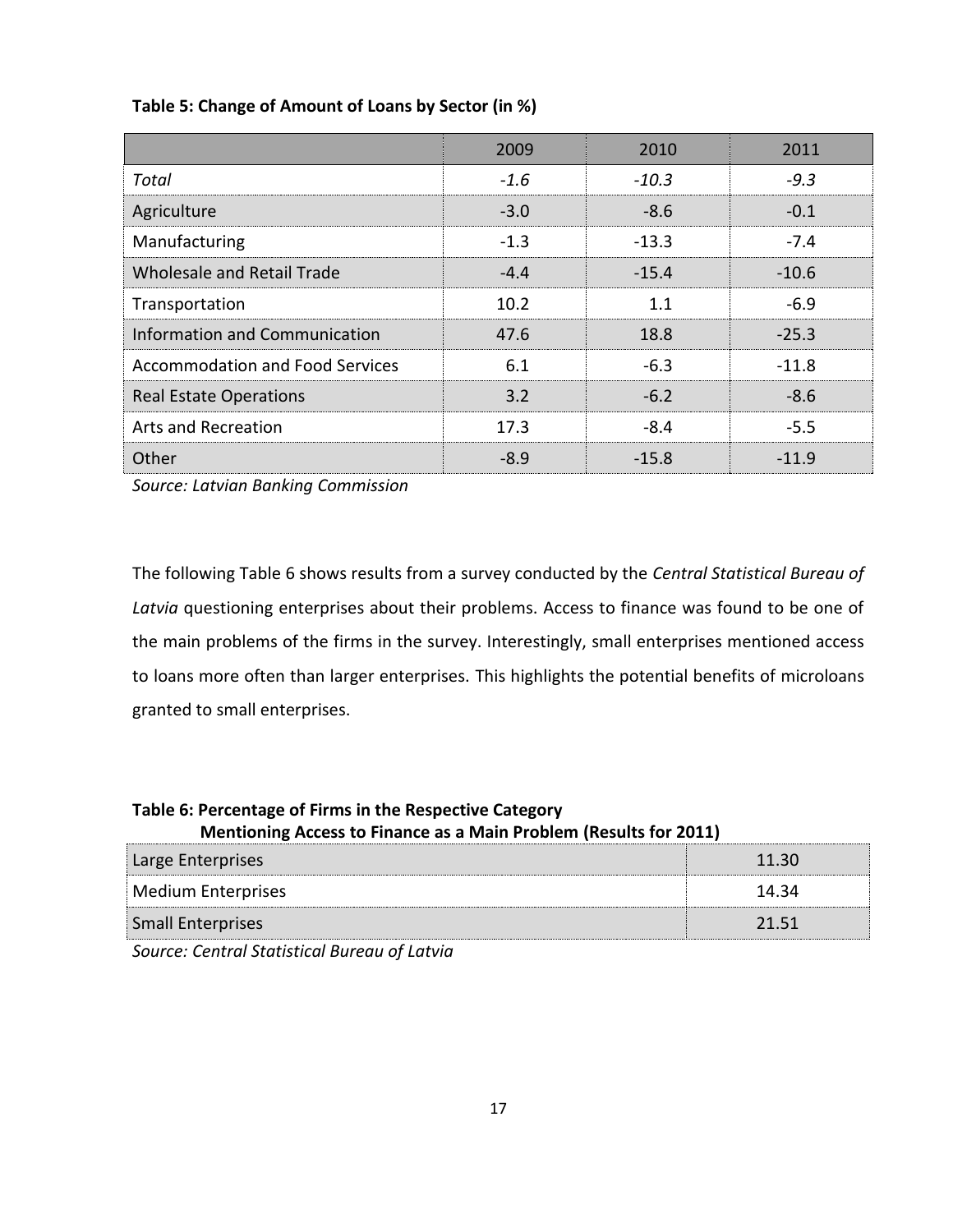#### **4. The Economic Impacts of the Microloan Programme**

This section gives an overview of the data used and presents the results of the research conducted on the basis of the questions raised in the introduction, namely the regional distribution of the loans and the impact on employment.

#### *4.1 Description of the Data and the Questionnaire*

The microloan programme of the Hipoteku Banka studied in this paper lasted from 2009 to 2012 and the dataset comprises 580 supported businesses. Data on initial and final employment in each enterprise, the location of the business and its sector of economic activity are available. In addition, a survey was carried out. The questions of the survey are listed in the appendix. The questions mainly concern previous and subsequent access of the bank's clients to financial access from other commercial banks.

In Table 7, we depict the distribution of the supported enterprises across sectors. For comparison, we also show their corresponding share in the Latvian economy. The activities reflect the focus of the Hipoteku Banka, which is mainly active in rural areas. Hence, a relatively high share of the supported businesses can be found in the agricultural sector. Also, small businesses active in sectors like manufacturing, transportation, and information and communication take a higher share in the microloan programme than in the Latvian economy as a whole.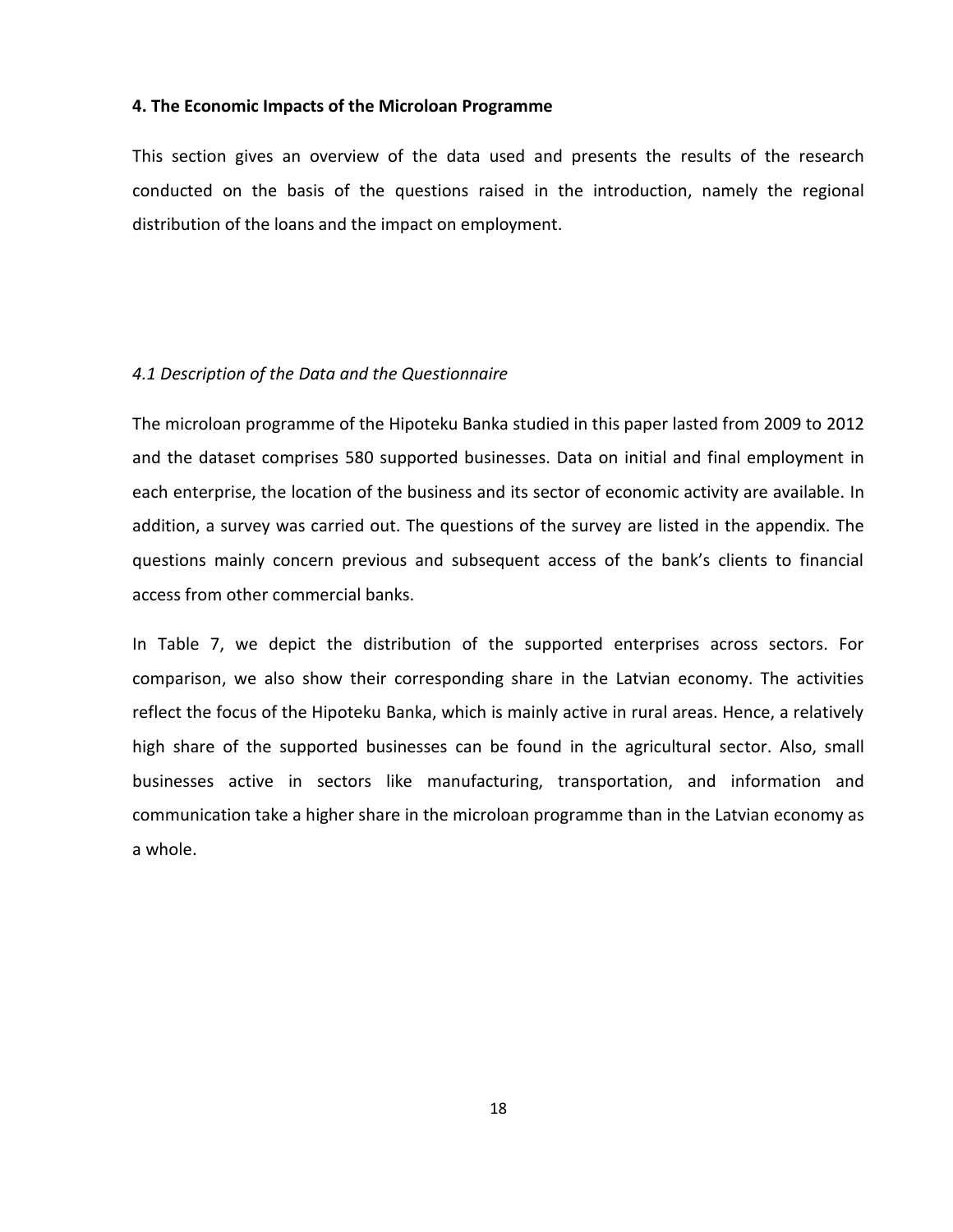|                                            | Firms in the Microloan<br>Programme* | Firms in the Whole<br>Economy (2009) |
|--------------------------------------------|--------------------------------------|--------------------------------------|
| Agriculture                                | 48.1                                 | 3.8                                  |
| Manufacturing                              | 10.2                                 | 10.8                                 |
| Wholesale and Retail Trade                 | 1.0                                  | 15.3                                 |
| Transportation                             | 9.7                                  | 11.0                                 |
| <b>Accommodation and Food Service</b>      | 3.6                                  | 1.6                                  |
| <b>Information and Communication</b>       | 6.4                                  | 4.4                                  |
| <b>Real Estate Operations</b>              | 0.3                                  | 9.3                                  |
| <b>Scientific and Technical Activities</b> | 1.4                                  | 4.8                                  |
| <b>Arts and Entertainment</b>              | 1.4                                  | 1.7                                  |
| Other                                      | 18.0                                 | 37.5                                 |

## **Table 7: Number of Firms according to Economic Activity (in % of total)**

*\*The total of firms in the microloan programme consists of the total of supported firms whose sector of activity is known.* 

*Source: Own calculations based on data from Hipoteku Banka and the Central Statistical Bureau of Latvia.* 

Figure 6 displays the regional distribution of supported businesses. As discussed above, the Hipoteku Banka focuses its activities on rural and economically less developed regions. The low number of 13% for Riga, where microloans are not promoted as much as in other regions, can therefore be easily explained. The region of Latgale, which shows the lowest GDP per capita level in Latvia, shows a high share of supported businesses. Small businesses in Kurzeme, Vidzeme and Latgale attracted approximately the same number of microloans.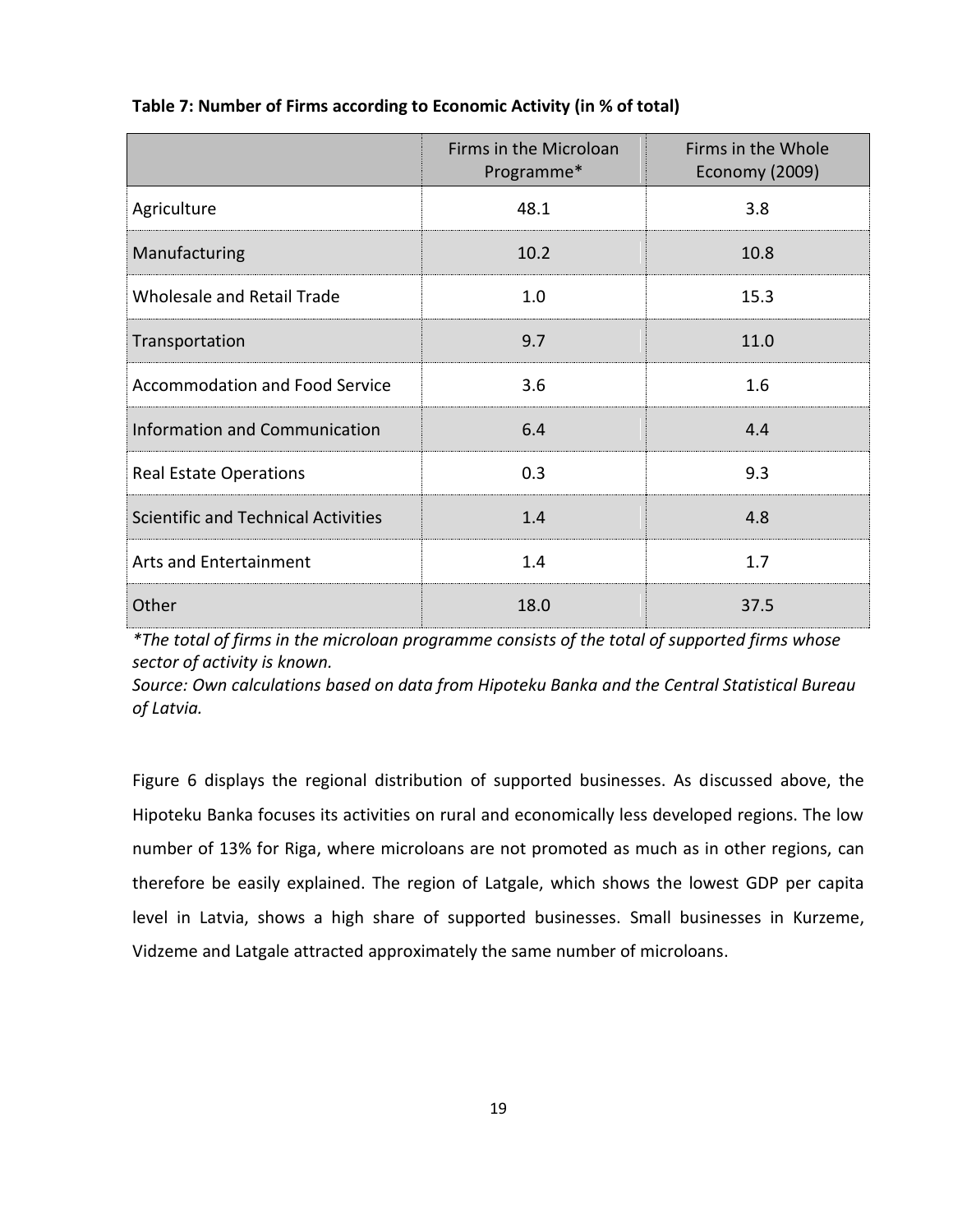

**Figure 6: Regional Distribution of Supported Projects (in % of Total)** 

#### *4.2 The Effects on Employment*

Before looking at the effects on employment, we depict in Figure 7 the average initial employment in the supported enterprises. Although Hipoteku Banka in general grants loans to entrepreneurs with up to 9 employees, it mainly supports smaller enterprises or start-ups, which is in accordance with its goals. The average number of employees in the supported enterprises is slightly less than 2. These generally low figures imply that the loans indeed go mainly to small start-ups or unemployed people who want to become self-employed. Average initial employment in the enterprises lies between 1.5 and 2.4 in the Latvian regions. The low figure for Latgale may reflect the fact that there are tend to be less start-ups in this region as was shown in the last section. Also, the agricultural sector, where people are often selfemployed, is less important in Latgale. For Zemgale, the high figure probably reflects the fact

*Source: Own Calculations based on data provided by Hipoteku Banka*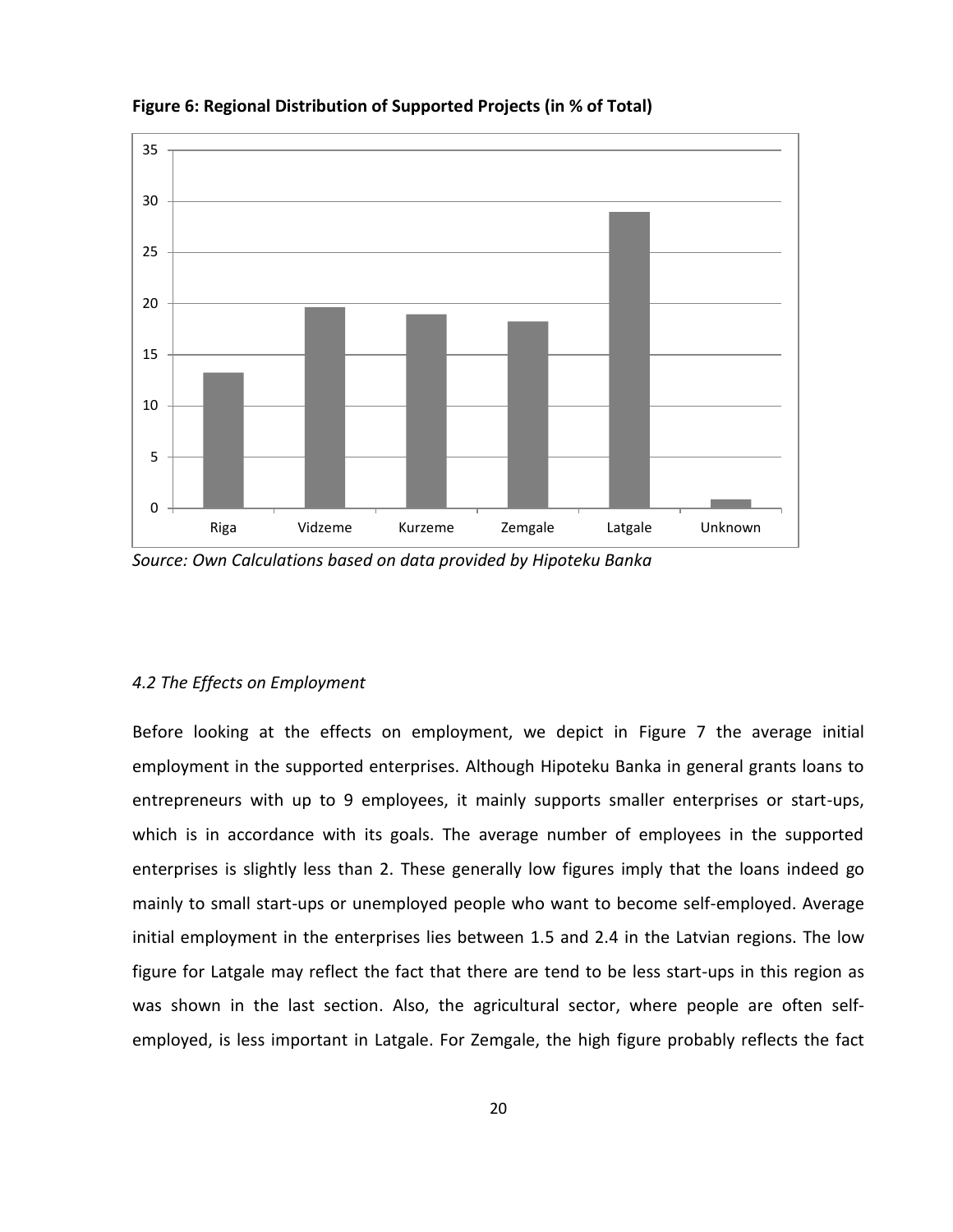that high unemployment in this region may have led to a high number of start-ups and selfemployment.



**Figure 7: Average Initial Employment in Supported Enterprises** 

*Source: Own Calculations based on data provided by Hipoteku Banka* 

In Figure 8, one can see that employment in the supported enterprises increased during the period of the microloan programme. This is remarkable, because there was only a slight decrease in unemployment in 2012. Supported enterprises in the regions of Riga and Kurzeme seem to have outperformed the rest of the country. In the other regions, the employment increase was lower despite the fact that initial employment was similar to the one observed in Riga and Kurzeme.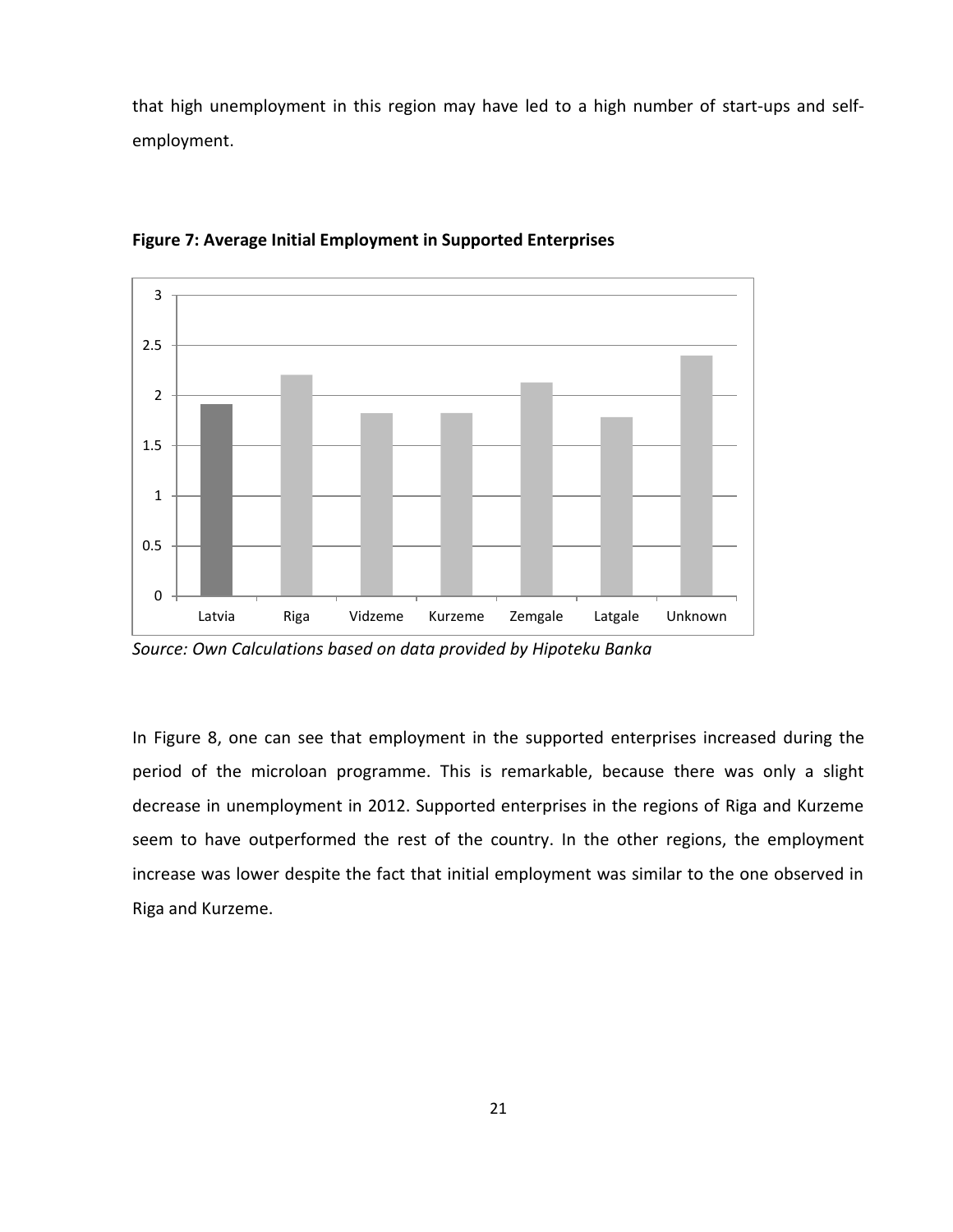

**Figure 8: Employment Increase per Supported Project** 

*Source: Own Calculations based on data provided by Hipoteku Banka* 

For the employment increase as a ratio of initial employment, one can see again in Figure 9 that on average, employment increased by a remarkable 23 percent. The two regions Riga and Kurzeme are above average with increases of 46 percent and 32 percent respectively, while Vidzeme, Zemgale and Latgale lag behind showing numbers between 17 percent and 20 percent. Interestingly, funding per one created workplace was lower in the Riga and Kurzeme region (see Figure 10).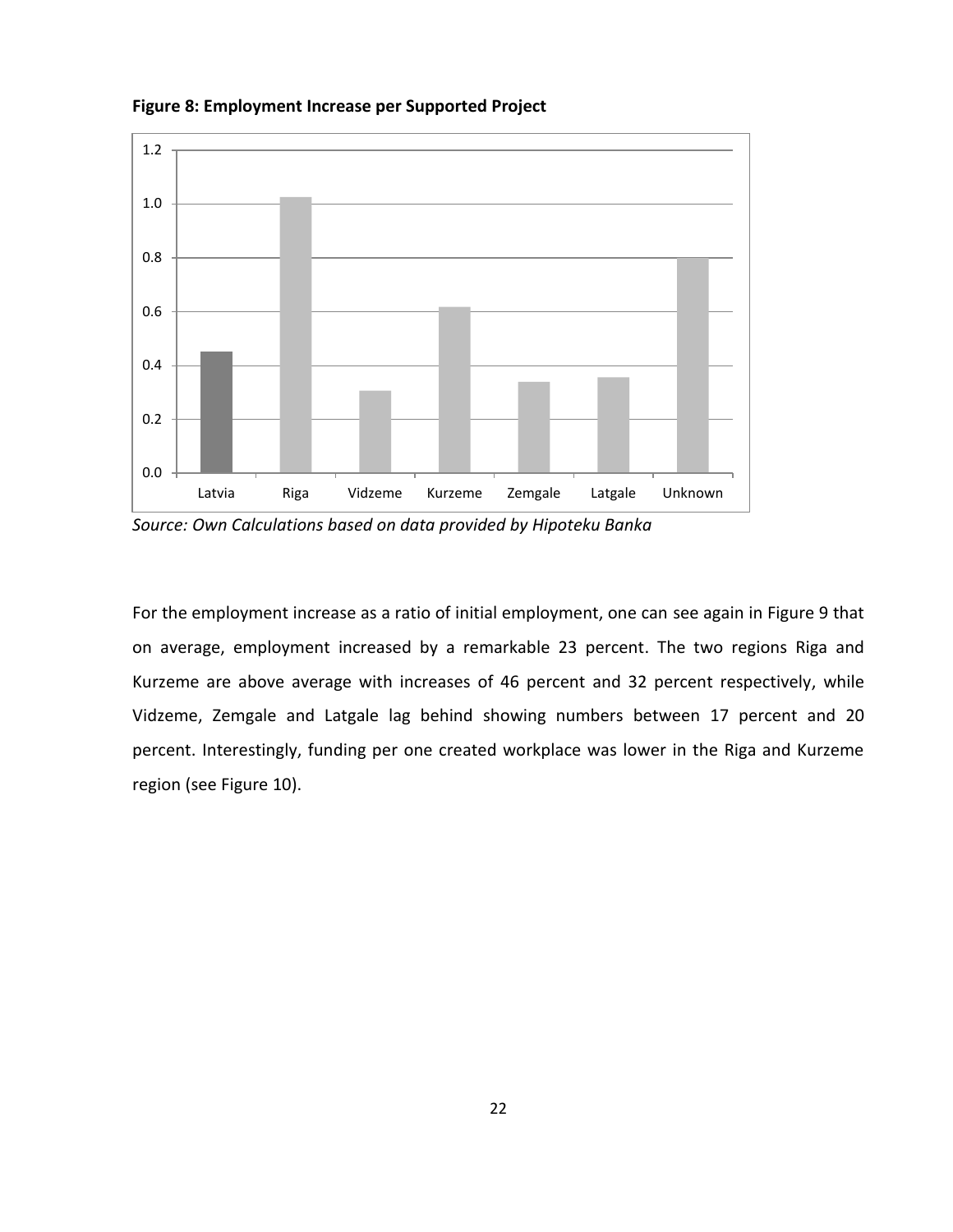

**Figure 9: Employment Increase as a Ratio of Initial Employment** 

*Source: Own Calculations based on data provided by Hipoteku Banka* 



**Figure 10: Funding per one created workplace in Latvia by regions** 

Source: authors' calculations by the data of the Hipoteku Banka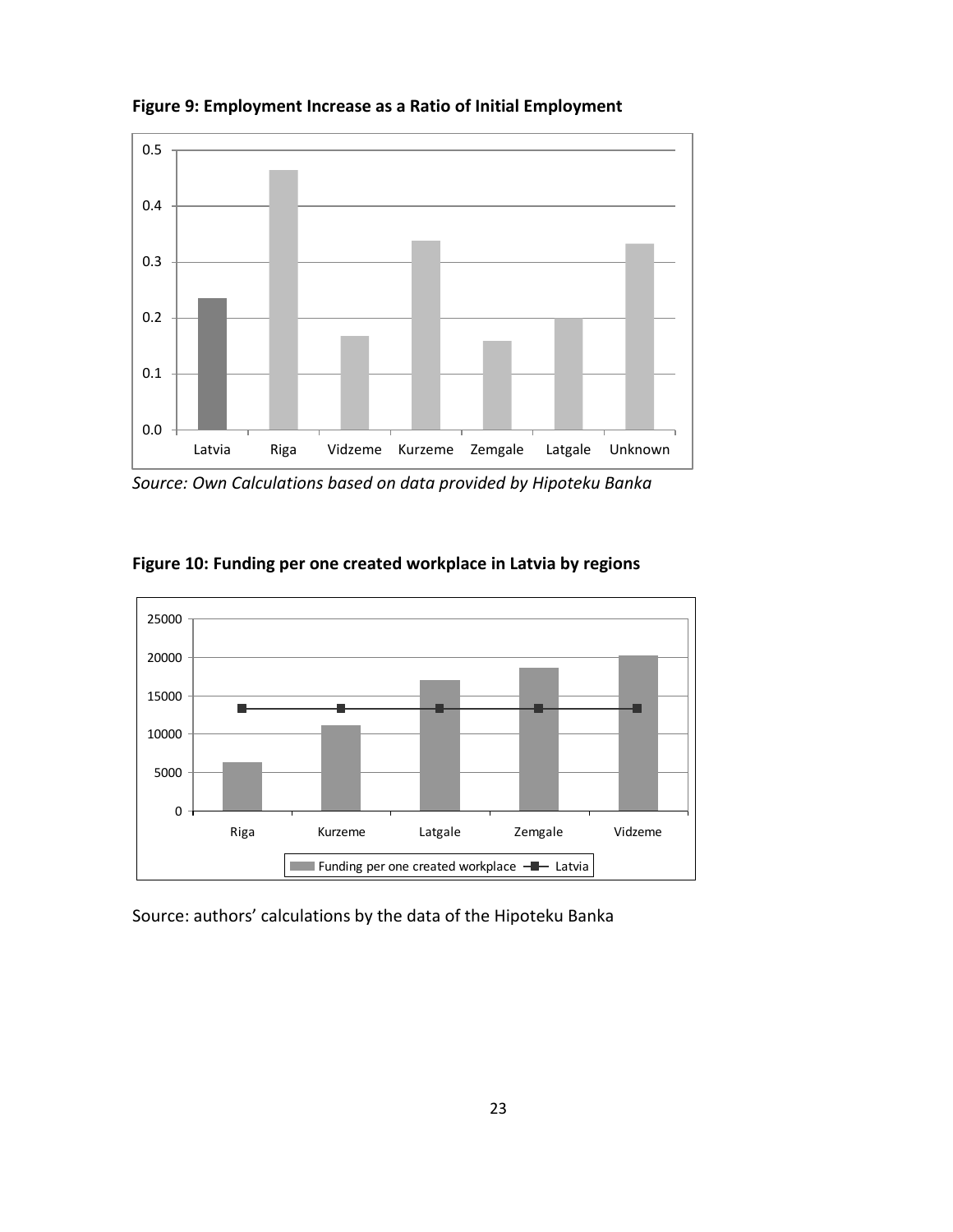## *4.3 The Employment Effects across Sectors of Economic Activity*

In this section, we describe the evolution of average employment across different sectors of activity. The numbers show interesting tendencies and differences across sectors (see Table 8). The highest increase can be found in manufacturing, trade and real estate operations. In agriculture, however, the increase is only modest. Yet, one should take into account that there are limited possibilities to increase employment in this sector.

## **Table 8: Jobs Created per Sector of Economic Activity (jobs created in relation to the number of enterprises)**

| Sector of Economic Activity                | <b>Employment Increase</b> |
|--------------------------------------------|----------------------------|
| Agriculture                                | 0.2                        |
| Manufacturing                              | 2.4                        |
| <b>Wholesale and Retail Trade</b>          | 2.3                        |
| Transportation                             | 1.8                        |
| <b>Accommodation and Food Services</b>     | 1.8                        |
| Information and Communication              | 1.2                        |
| <b>Real Estate Operations</b>              | 2.0                        |
| <b>Scientific and Technical Activities</b> | 1.4                        |
| <b>Arts and Recreation</b>                 | $-0.1$                     |
| Other                                      | 1.8                        |

*Source: Own Calculations based on data provided by Hipoteku Banka*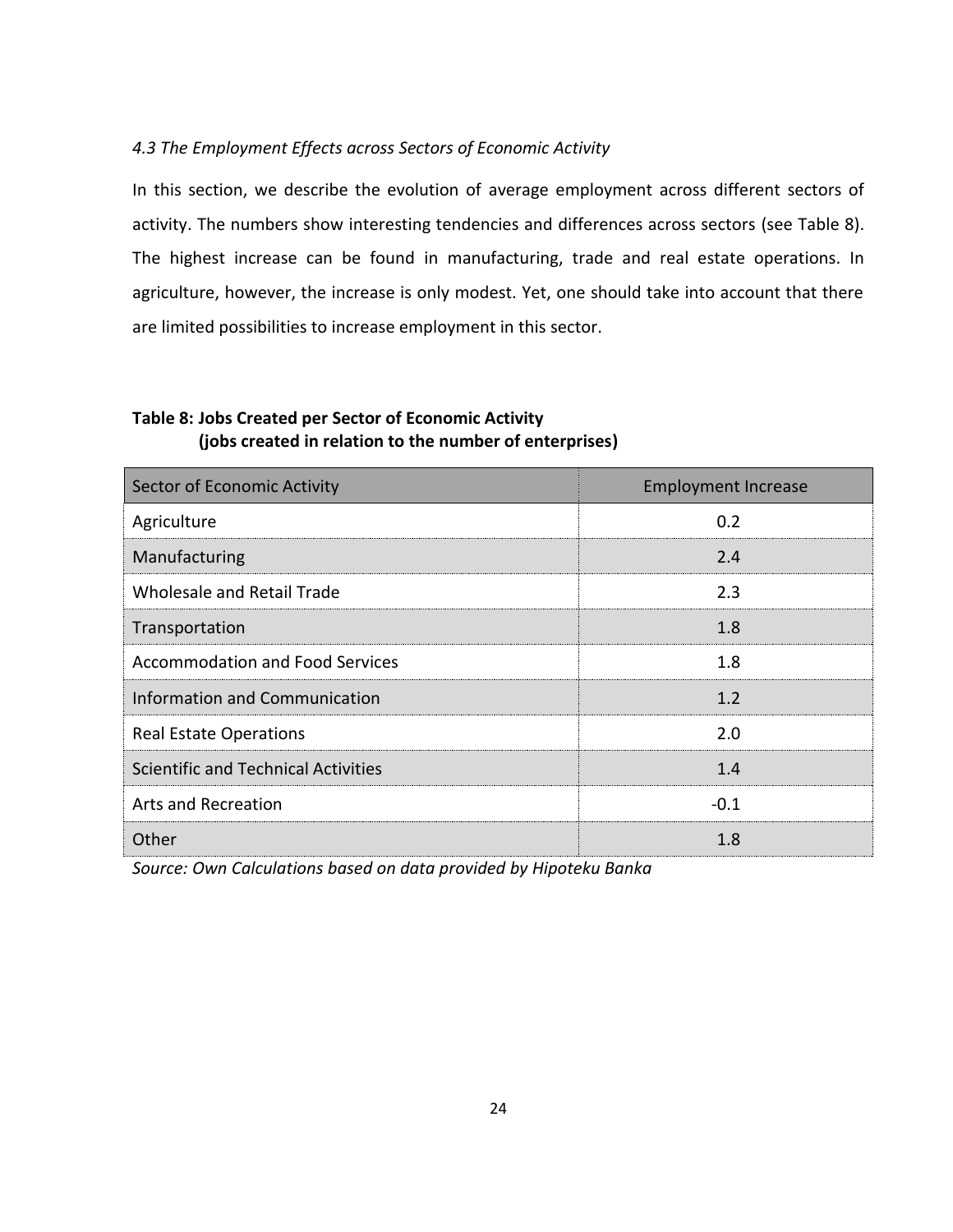## **5. Questionnaire Results**

## *5.1 Portrait of the Microloan User in Latvia*

The questionnaire results provide the characteristics and opinions of microloan users from the development bank Hipoteku Banka, as well as indicators for possible improvements in implementing the microloan program in Latvia in the future. The questionnaire<sup>7</sup> included answers from 56 microloan users. The results were classified according to the purpose of the microloan (investments in existing business or investments in establishing a new business) and the branch of economic activity.

This classification could contribute toward understanding the extent to which the microloan program contributes to the development of new businesses and the branches where these processes occur more actively. In addition, the survey results provide insight into the microloan program's contribution to maintaining and increasing employment. The analysis of the results is based on:

- 1. general characteristics of firms;
- 2. loan history of firms;
- 3. attitude to the financial institutions and ability to give loans;
- 4. collaboration with Hipoteku Banka; and
- 5. changes in employment.

 $\overline{\phantom{a}}$ 

Experiences and opinions about the microloan program that was implemented by Hipoteku Banka were shared from 56 firms. According to the survey results, most lenders asked for the loan in order to increase investments in existing businesses (34 firms); more than half of the businesses were in the agricultural sector. About 50% of the lenders had more than 20 years of experience in entrepreneurship. A similar result was established 2 to 5 years before this survey

 $<sup>7</sup>$  The detailed questionnaire can be obtained from the authors upon request.</sup>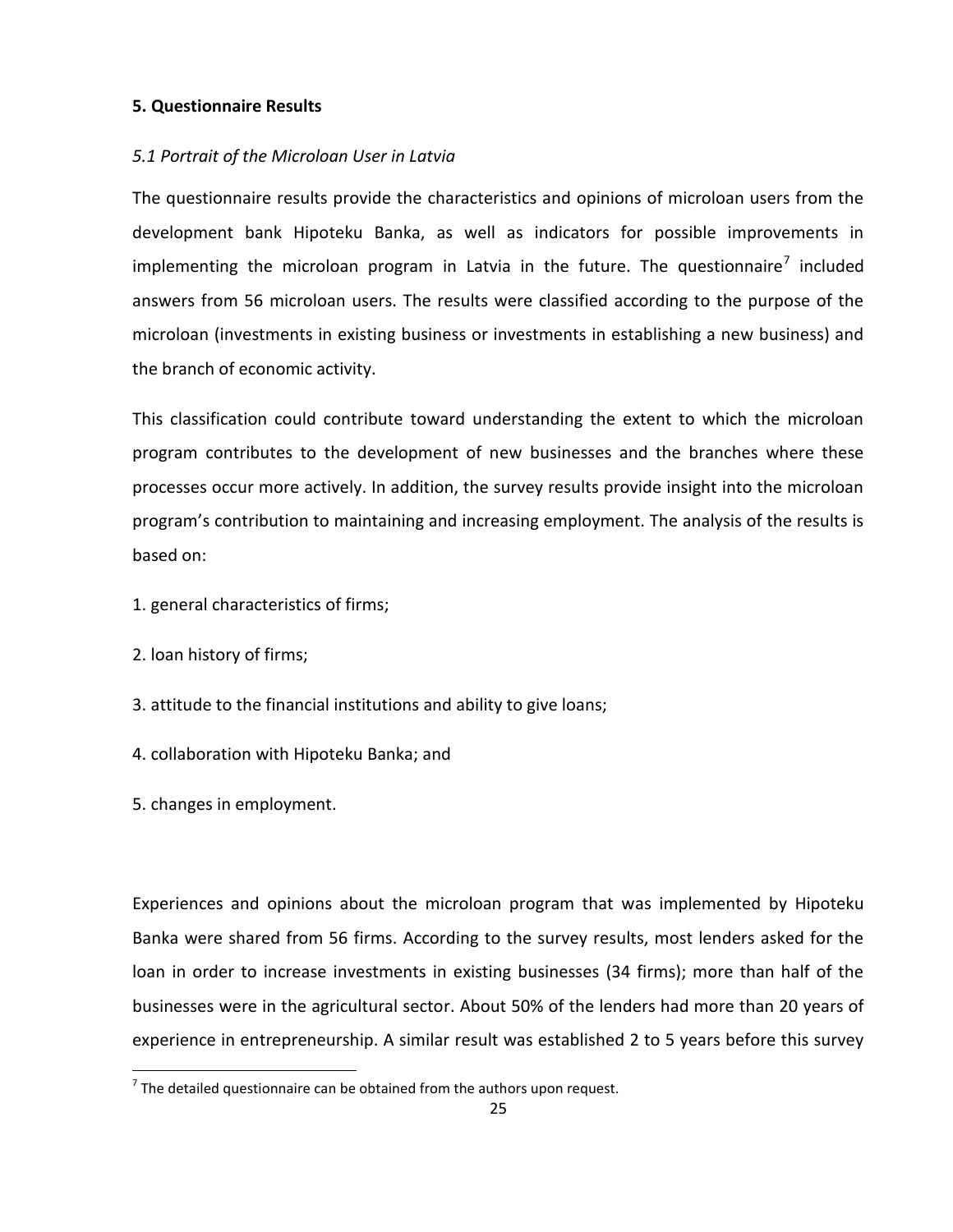took place. These entrepreneurs were mostly characterized by positive revenue and positive profit after taxes during the period analyzed from 2009 to 2012 (see Appendix: Tables 9a and 9b).

Interestingly, a relatively large number of new firms (19) were created through the microloan program. Most firms were in the service sector, while only 26% of the microloans were opened for businesses in the agricultural sector. Most of the activity for establishing new businesses happened during the global economic downturn between 2008 and 2011. Generally, during this period the new firms had positive revenue and zero profit after taxes.

The possibility of an SME obtaining a loan is often limited as microloan programs are not yet widely spread in Latvia. The experiences of the respondents confirm this fact. Only 41% of existing business representatives tried to secure loans from other sources and only 7% dealt with microloan institutions. However, data indicate that in 30% of the cases the financial support from Hipoteku Banka was not enough and entrepreneurs sought additional financial support.

Of the respondents, 68% who received a loan from Hipoteku Banka for establishing a business did not try to get financial support from other sources; in addition, 74% of them did not search for additional finance (see Tables 10a and 10b).

Entrepreneurs with a short business experience (58% of respondents), as well as entrepreneurs with a long business experience (43% of respondents) evaluated the level of trust in the banks as medium. Respondents evaluated the ability to be a creditor differently depending on the kind of debtor. In cases where relatives or friends sought the loan, about 37% of respondents were able to provide it; however, if the acquaintance was recently made, this number decreased to 7% (see Table 11).

This position was also reflected in respondents' behavior. For example, when searching for the loan representatives of both existing and establishing businesses mostly called financial institutions and not private persons or businesses (see Tables 10a and 10b).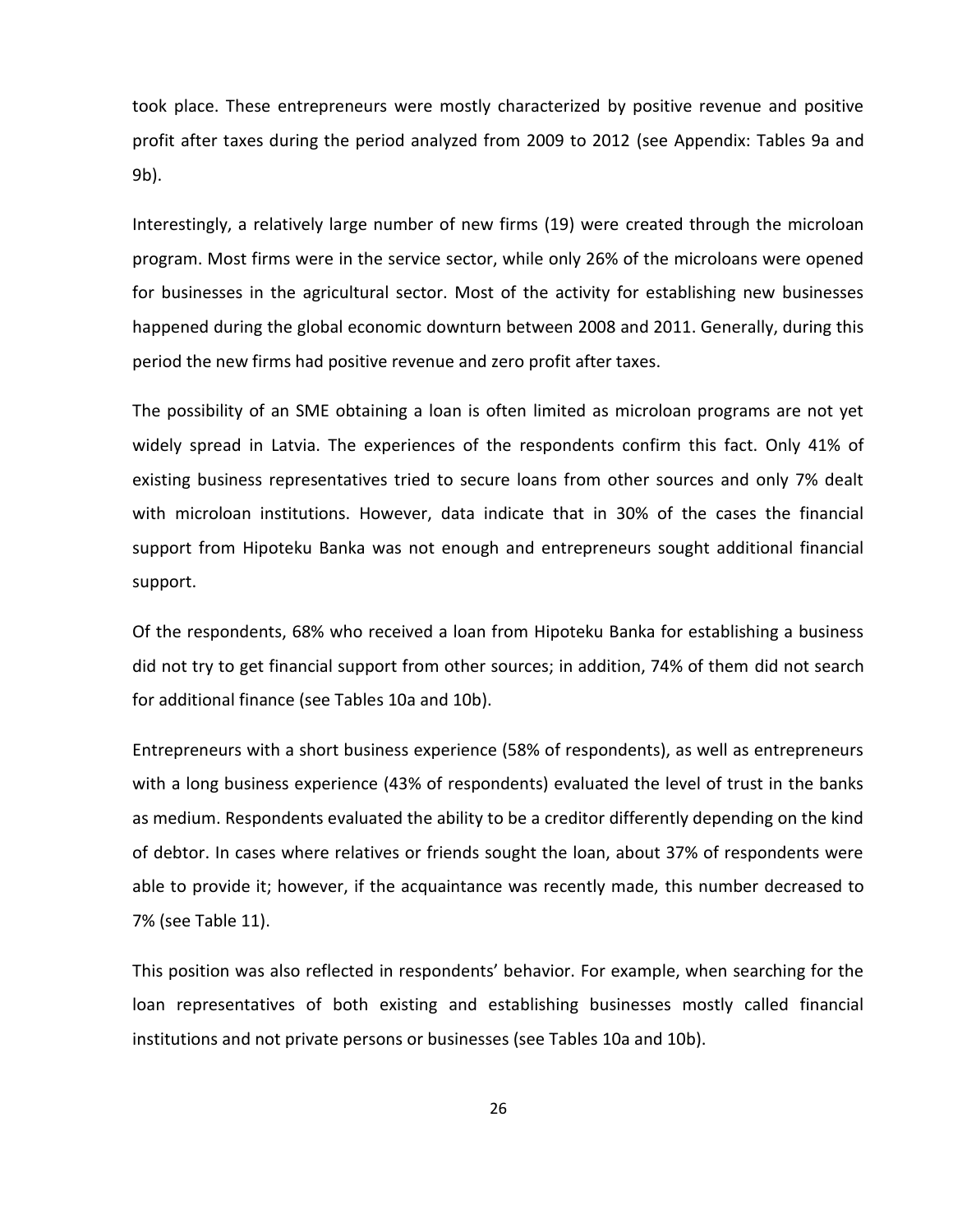In most cases the amount of the loan provided by Hipoteku Banka was below or equivalent to 10,000 LVL, as noted by approximately 81% of the respondents representing existing business areas and about 74% of respondents representing establishing business areas. Only 8% of respondents received loans over 10,000 LVL for investments in existing businesses and 21% for investments in the process of establishing a business.

Real estate and machinery were widely spread collateral for all debtors. It should be noted that about 92% of representatives of existing businesses and 100% of representatives of just established businesses had not previously collaborated with the Hipoteku Banka for loans (see Table 12).

The portrait of the microloan user in Latvia, according to the results of the questionnaire, contained the following general characteristics:

- existing businesses established between 1991 and 1999 in the agricultural sector;
- positive revenue and profit after taxes from 2009 to 2012;
- did not try to obtain loans from other institutions before applying to the Hipoteku Banka;
- had a medium level of trust in banks in Latvia;
- likely gives loans to relatives and friends, but is unlikely to give loans to recently made acquaintances;
- the amount received from the Hipoteku Banka between 2011 and 2012 was ≤ 10,000 LVL with real estate as collateral;
- had no experience concerning loans with the Hipoteku Banka; and
- had not faced changes in employment from 2009 to 2012.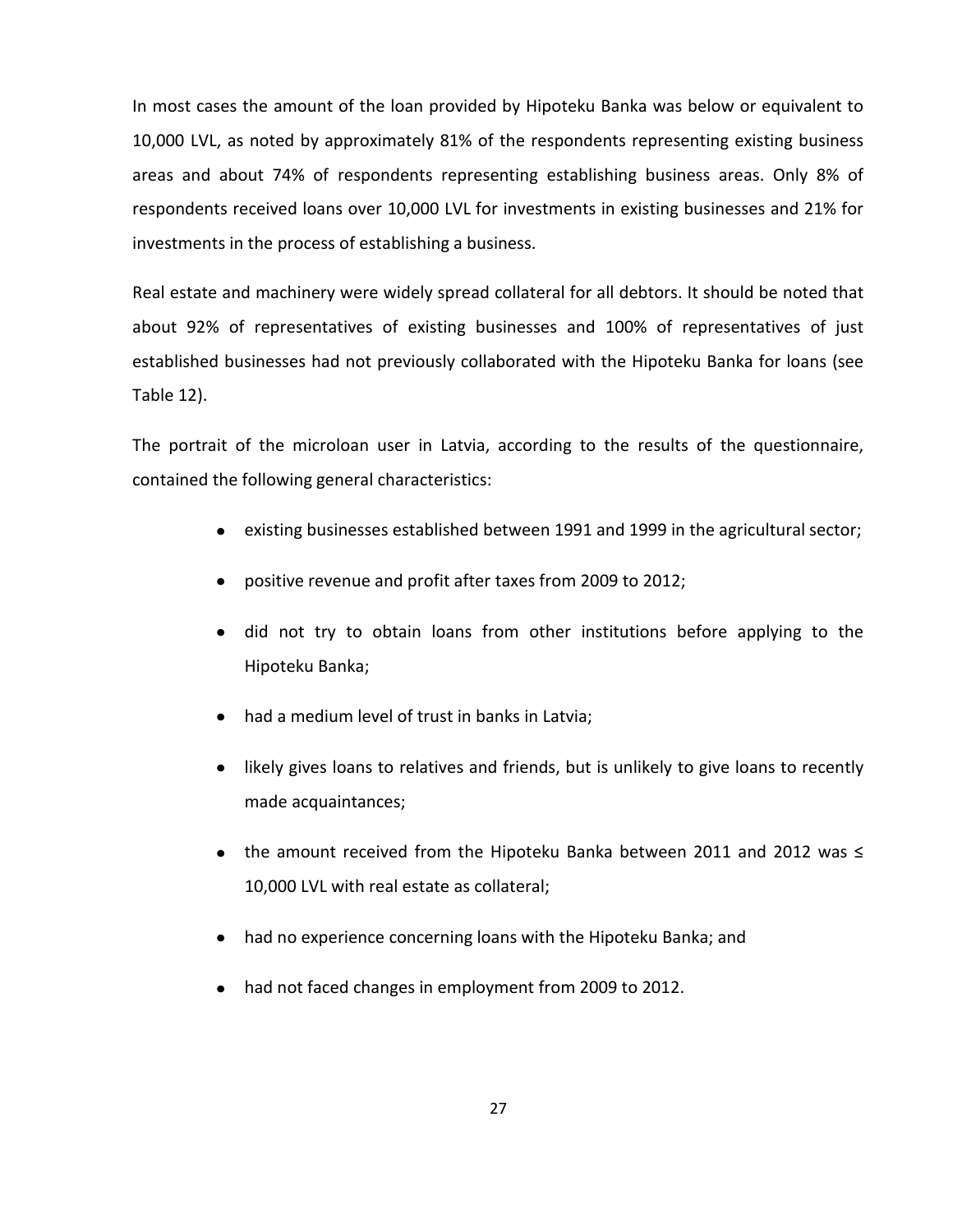*5.2 Employment and the Microloan Program in Latvia: Portrait of the Active Workplace* 

A crucial goal for the SME and microloan programs is to increase and maintain employment. The data in Table 5 indicates that the average employment among respondents varied between 0.55 employees in just established businesses in the agricultural sector to 2.85 employees in businesses with relatively long experiences in other branches. Although independent of the duration of business activities and branch of economic activity, the employment among respondents was relatively low, but very important in processes of maintaining and increasing employment in the regions.

A negative aspect that should be noted in getting a loan was the decrease in employment. The biggest decrease in employment (three persons) was observed in one enterprise in the agricultural sector. Approximately 53% of existing businesses showed no change in employment (see Table 13). The questionnaire results showed that 35% of existing businesses and 79% of just established businesses showed an increase in employment. In most cases the increase was a single employee; however, two respondents indicated that they had hired between 6 and 9 new employees during the period analyzed.

The businesses that were most active in the process of job creation were the agricultural sector and enterprises that had a relatively long business experience. However, start-up companies showed higher and faster results compared with the total number of newly established businesses.

In agreement with the questionnaire results, the portrait of the active workplace that was created contained the following characteristics:

- $\bullet$  established business in 2012 in sector defined as "other branches";
- had positive revenue and profit after taxes;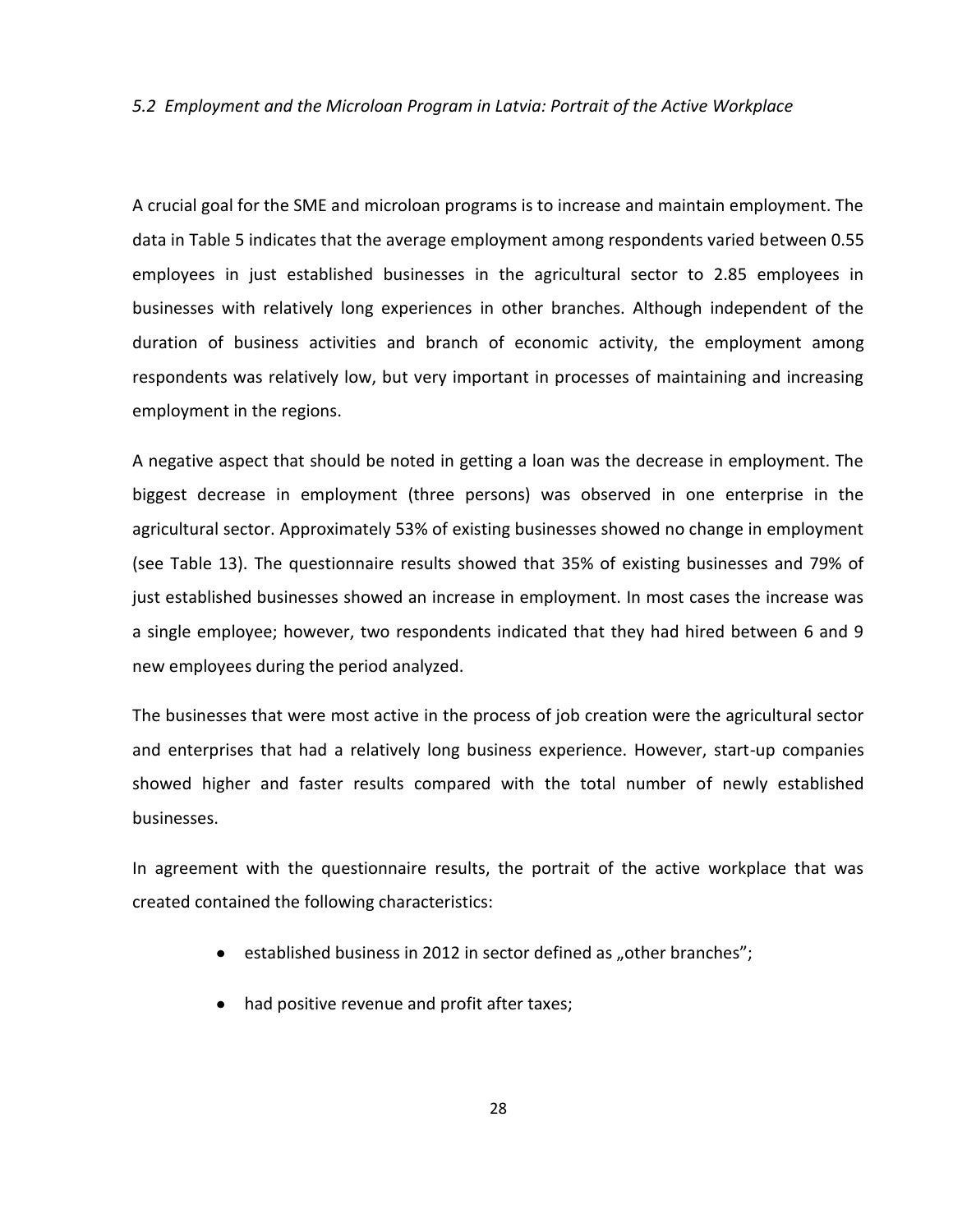- did not try to get loans from another institution before applying to the Hipoteku Banka;
- had no experience in loans with the Hipoteku Banka;
- perhaps gives loans to relatives or friends and is unlikely to give loans to recently made acquaintances.
- the amount received from the Hipoteku Banka between 2011 and 2012 was less than 10,000 LVL without collateral; and
- had medium level of trust in the banks in Latvia.

The questionnaire results specify the role and importance of the microloan program in processes of maintaining and creating employment.

The questionnaire results show that the program implemented by the Hipoteku banka provides significant support of the existing business and just established business, as well as diversification of the economic activity. The questionnaire results show that the characteristics of the "microloan user" and "active workplace creator" differ. Duration of business experience and the sector of economic activity are factors that lead to these differencies. The most active microloan user is the representative of the existing business in the agriculture sector, but the most active new workplace creator is the representative of just established business in position "other branches". Generally the microloan program helps representatives of existing businesses maintain employment, but in cases of just established businesses the microloan program contributes to creation of employment.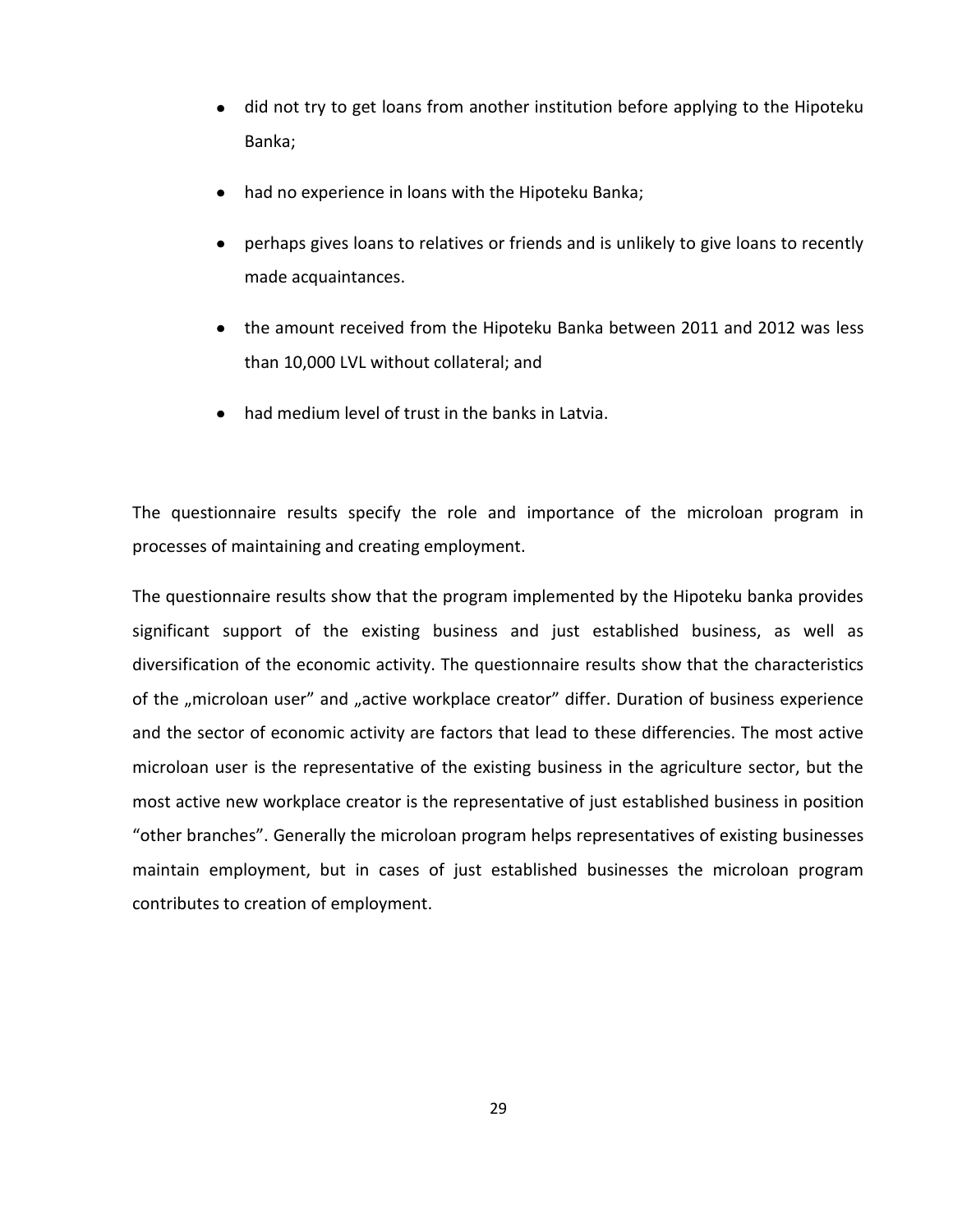#### **6. Conclusion**

In this paper, we studied the economic impacts of microloans using a case study from Latvia. We used a dataset provided by the Latvian development bank *Hipoteku Banka* and compared the results with economic indicators of Latvia and its regions. Both the results from a dataset provided by the banks and the findings of a survey conducted among the banks´clients find that the firms that were granted a loan from *Hipoteku Banka* on average considerably increased their employment during the loan period. The employment increase applies to both established and newly created firms. While one cannot clearly identify the specific effect of the microloan programme on this employment increase, the rise in average employment is nevertheless a clear sign that Hipoteku Banka supported serious micro-enterprises and on average helped the enterprises through its loans to succeed. The regional spread of the loans has been rather even across the rural regions of the country and there have not been considerable differences in the performance of the supported firms across regions. All these factors considered, one can conclude that the microloan programme made a successful contribution to the economic development of rural regions in Latvia.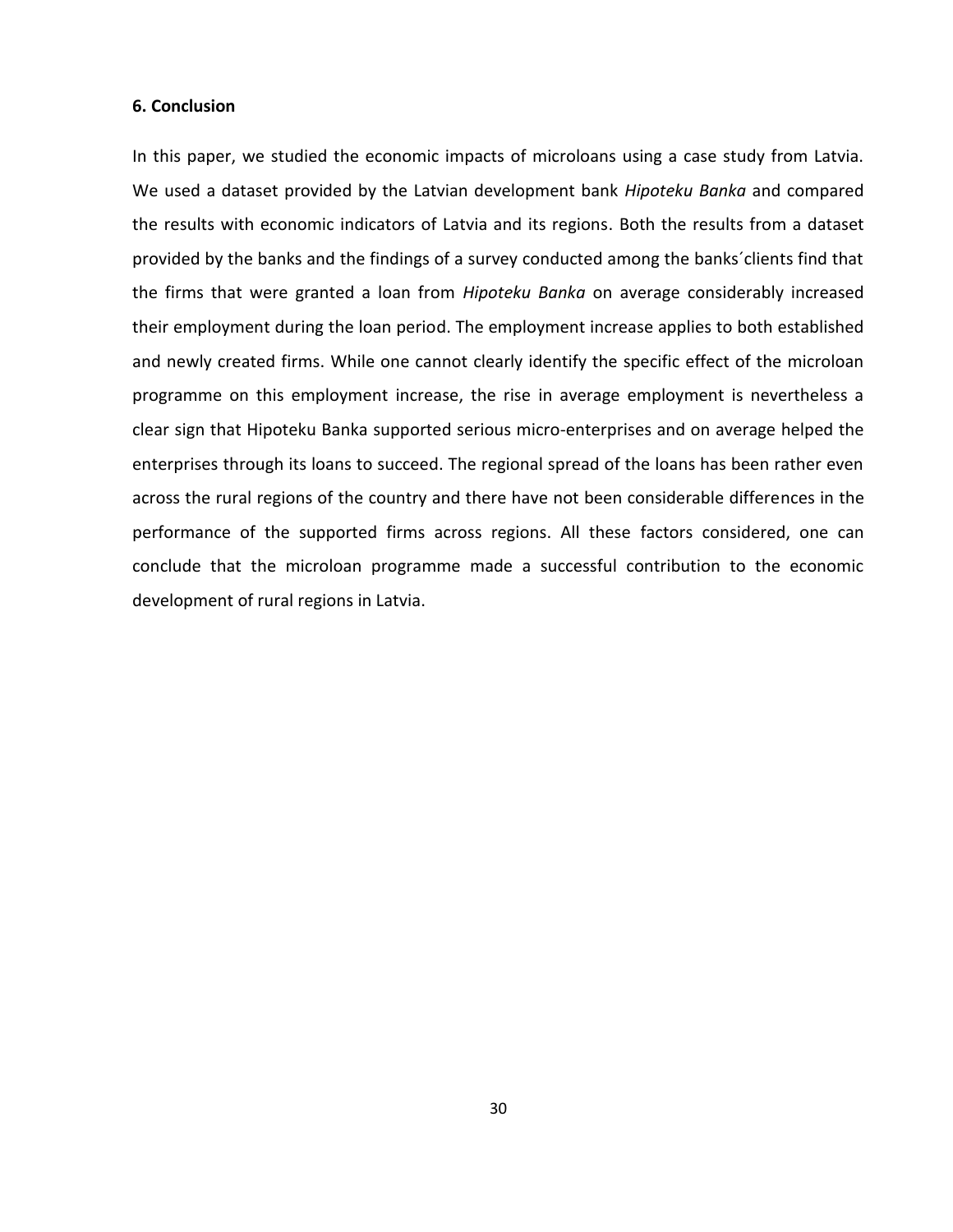## **References**

- Almeida, P. (2004). Small Firms and Innovation, "Entrepreneurship in the 21st Century", Conference Proceedings, 26th April 2004, SUA
- Armendáriz, B. and J. Morduch (2010): "The Economics of Microfinance", The MIT Press, edition 2, Massachusets.
- Armendáriz, B., and A. Szafarz (2011): "On Mission Drift in Microfinance Institutions" in B. Armendáriz and M. Labie, ed. "The Handbook of Microfinance", Toh Tuck Link, Singapore: World Scientific Publishing Co. Pte. Ltd, pp. 341-366.
- Armendariz, B., J. Morduch (2000): "Microfinance Beyond Group Lending", Economics of Transition 8, 401-420.
- Augsburg, B., C. Fouillet (2010): "Profit Empowerment: The Microfinance Institution's Mission Drift." Perspectives on Global Development & Technology 9(3/4): 327-355.
- Baldi, G. (2013): ["Physical and Human Capital Accumulation and The Evolution of Income and](http://ideas.repec.org/a/jed/journl/v38y2013i3p57-83.html)  [Inequality,](http://ideas.repec.org/a/jed/journl/v38y2013i3p57-83.html)" [Journal of Economic Development,](http://ideas.repec.org/s/jed/journl.html) vol. 38(3), pages 57-83, September.
- Baldi, G. and V. Sipilova (2013): "How Big are the Economic Effects of Microloans? Evidence from a Case Study in Latvia," mimeo.
- Banerjee, A. and E. Duflo (2009): "The Experimental Approach to Development Economics," Annual Review of Economics, Annual Reviews, vol. 1(1), pages 151-178, 05.
- Bateman, M. (2010): "Why Doesn't Microfinance Work?: The Destructive Rise of Local Neoliberalism", Zed Books Ltd, London.
- Beck, T., A. Demirguc-Kunt and R. Levine (2005): "SMEs, Growth, and Poverty: Cross-Country Evidence," Journal of Economic Growth, Springer, vol. 10(3), pages 199-229, 09.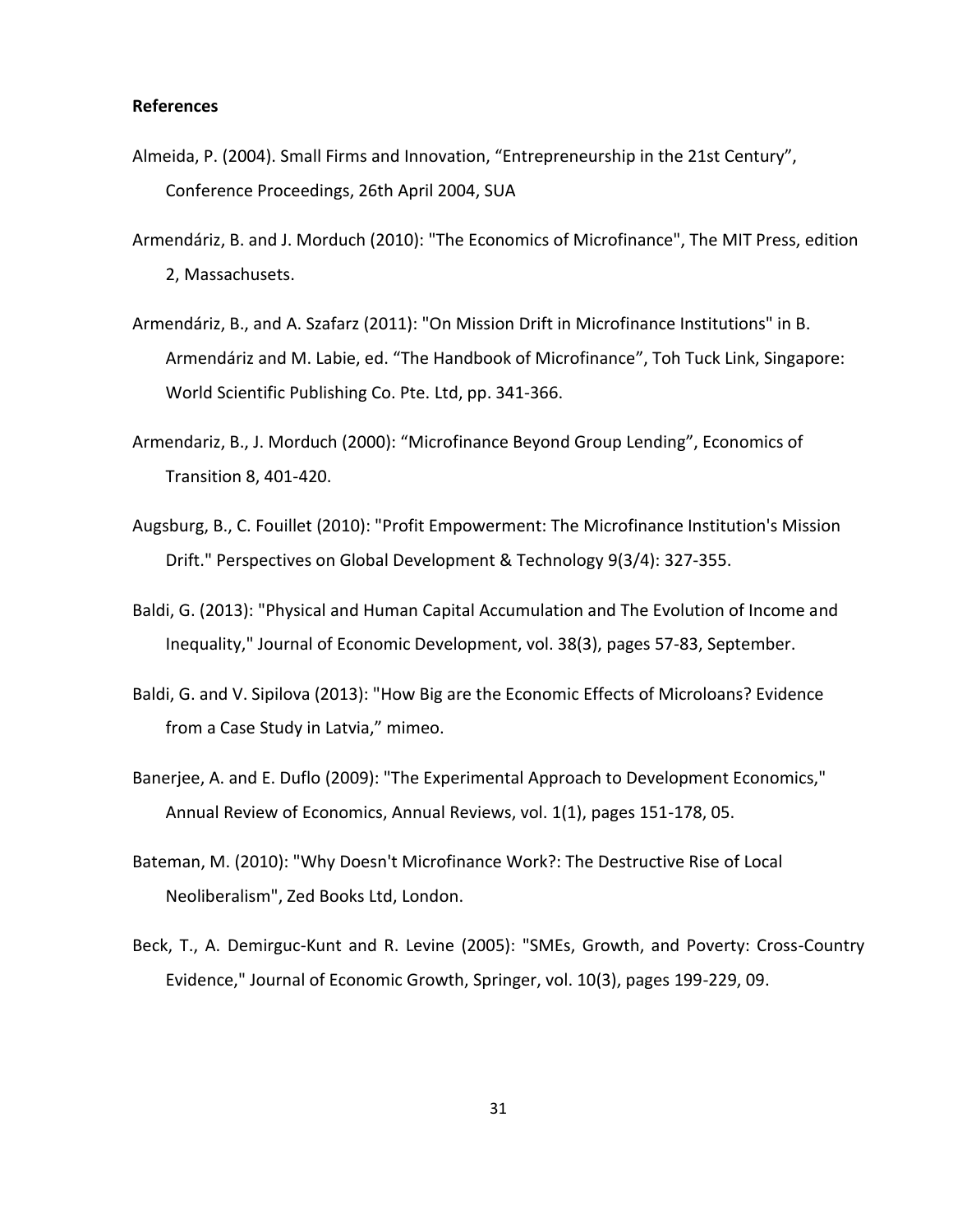- Beck, T., A. Demirguc-Kunt and P. Honohan (2009): "Access to Financial Services: Measurement, Impact, and Policies," World Bank Research Observer, Oxford University Press, vol. 24(1), pages 119-145, February.
- Buera, F.G., J. P. Kaboski, Y. Shin (2012): "The Macroeconomics of Microfinance," NBER Working Papers 17905, National Bureau of Economic Research, Inc.
- Caloghirou Y., A. Protogerou, Y. Spanos, L. Papagiannakis (2004): "Industry-Versus Firm-specific Effects on Performance: Contrasting SMEs and Large-sized Firms", European Management Journal Vol.22, No.2 pp.231-243, 2004.
- CGAP and MIX (2009): "Eastern Europe and Central Asia Microfinance Analysis and Benchmarking Report 2009", Washington.
- Chowdhury, M, D. Ghosh, R. Wright (2005): "The Impact of Micro-credit on Poverty: Evidence from Bangladesh", Progress in Development Studies, Vol. 5, No. 4, 298-309.
- Conning, J. (1999): "Outreach, Sustainability and Leverage in Monitored and Peer-Monitored Lending", Journal of Development Economics 60(1): 51-77.
- Cull, R., A. Demirguc-Kunt and J. Morduch (2009): "Banks and Microbanks", Policy Research Working Paper Series 5078, The World Bank.
- De Soto, H. (2000): "The Mystery of Capital: Why Capitalism Triumphs in the West and Fails Everywhere Else", Basic Books, 1st edition.
- Eriksson, P.-E, Krämer-Eis, H. and Conforti A. (2011): "Microfinance in Europe" In: APS Bank Occasional Papers No. 10, 49-86. April 2011.
- European Commission (2010): "Gaining Scale in Microcredit: Can Banks Make it Happen?", Luxembourg.
- Goldmark, L. (2001): "Microenterprise Development in Latin America: Towards a New Flexibility", Journal of Socio – Economics 30, 145-149.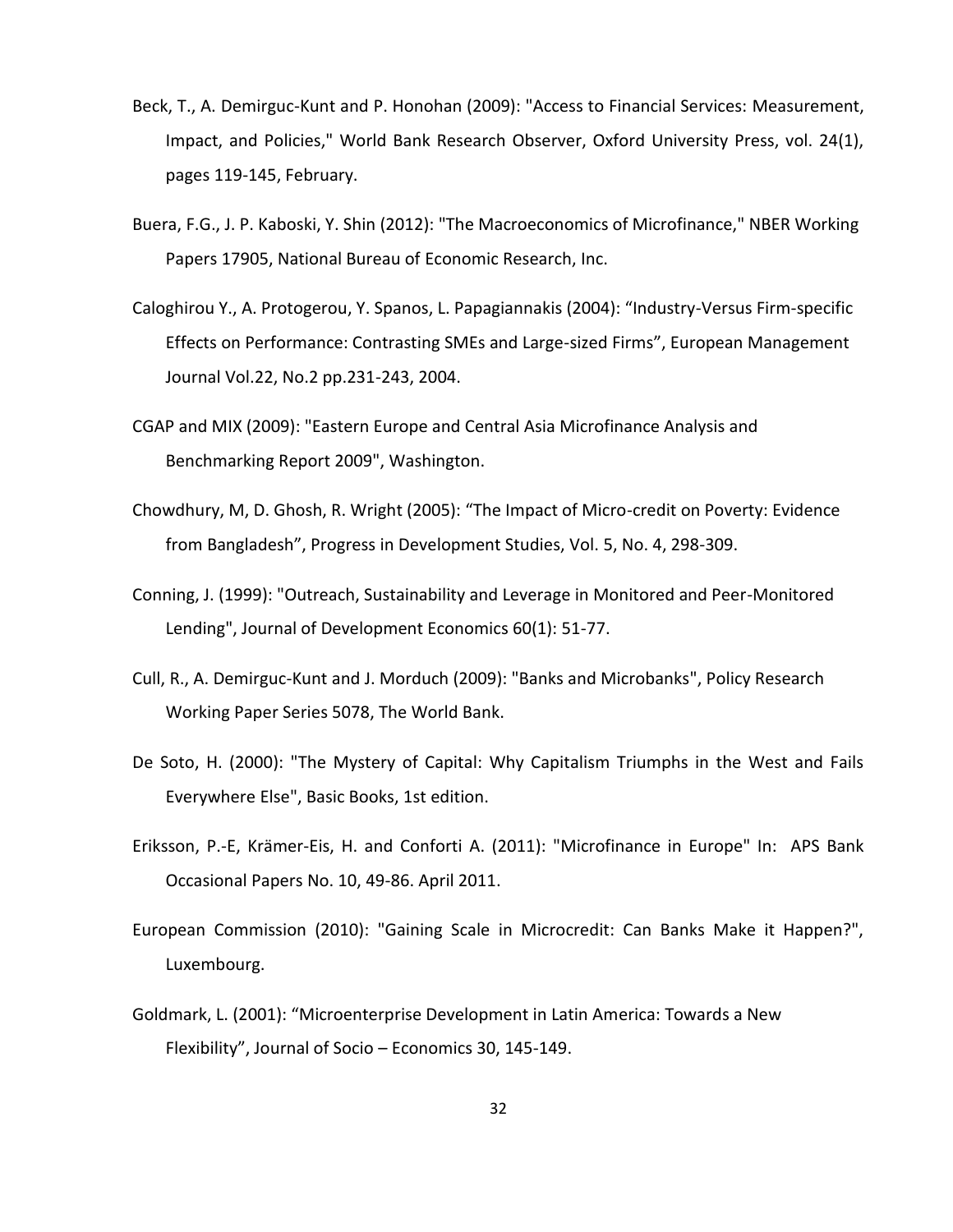- Gonzalez-Vega, C. (1994): "Stages in Evolution of Thought on Rural Finance: A Vision from The Ohio State University", Occasional Paper No. 2134, Rural Finance Program, Ohio State University.
- Gonzalez, A., and R. Rosenberg (2006): "The State of Microcredit: Outreach, Profitability and Poverty", MIX and CGAP, Washington DC.
- Guiso, L., P. Sapienza and L. Zingales (2004): "Does Local Financial Development Matter?," The Quarterly Journal of Economics, MIT Press, vol. 119(3), pages 929-969, August.
- Hartarska, V. and C. Gonzalez-Vega (2006): "What Affects New and Established Firms Expansion? Evidence from Small Firms in Russia", Small Business Economics 27, 195-206.
- Inforegio (2000) Documents Official Texts. "Sixth Periodic Report on the Social and Economic Situation and Development of Regions in the European Union", <http://www.inforegio.org/wbdoc/docoffic/official/radi/page68%5Fen.htm>.
- King, R. and R. Levine (1993): "Finance and Growth: Schumpeter Might Be Right," The Quarterly Journal of Economics, MIT Press, vol. 108(3), pages 717-37, August.
- Kraemer-Eis, H., A. Conforti (2009): "Microfinance in Europe A Market Overview", Working Paper Series 2009/001, The European Investment Bank.
- Ledgerwood, J. (1999), Microfinance Handbook: "Sustainable Banking with the Poor. An Institutional and Financial Perspective", The World Bank, Washington D.C.
- Littlefield, E., J. Murduch, and S. Hashemi, (2003): "Is Microfinance an Effective Strategy to Reach the Millennium Development Goals", CGAP, Focus Note 24.
- Morduch, J., (2000): "The Microfinance Schism", World Development 28, 617-629.
- Nawaz, A. (2010): "Issues in Subsidies and Sustainability of Microfinance: An Empirical Investigation." Working paper 10/010, Solvay Brussels School of Economics and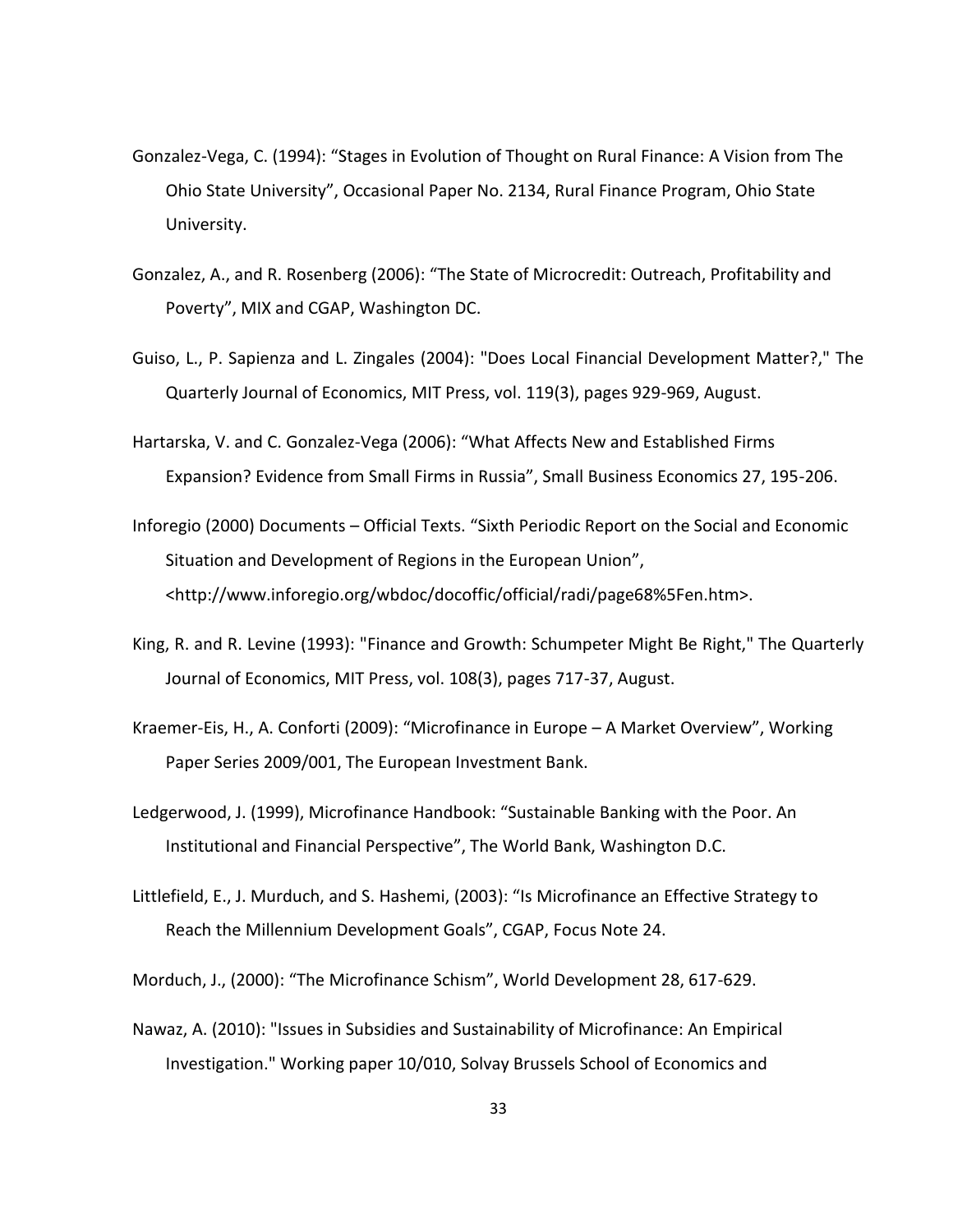Management, Centre Emile Bernheim, UniversitéLibre de Bruxelles.

Pissarides, F. (1999): "Is Lack of Funds the Main Obstacle to Growth? EBRD'S Experience with Small-and-Medium-Sized Businesses in Central and Eastern Europe", Journal of Business Venturing 14, 519-539, Elsevier Science Inc.

Pretes, M. (2002): "Microequity and Microfinance", World Development 30, 1341-1353.

- Pytkowska, J., M. Rataj (2007): "The State of Microfinance Industry in Eastern Europe and Central Asia", Microfinance Centre for Central and Eastern Europe and New Independent States.
- Schicks, J. (2007): "Developmental Impact and Coexistence of Sustainable and Charitable Microfinance Institutions: Analysing BancoSol and Grameen Bank", European Journal of Development Research 19(4): 551-568.
- Schreiner, M. (1999): "Self-employment, Microenterprise, and the Poorest Americans", The Social Service Review 73, 496-523.
- Shankar, S. (2007): "Transaction Costs in Group Microcredit in India", Management Decision 45(8): 1331-1342.
- Woller, G., (2002): "From Market Failure to Marketing Failure: Market-Orientation as the Key to Deep Outreach in Microfinance", Journal of International Development 14, 305-324.
- Vento, G. (2011): "Recent Trends in Microfinance Industry: Regulation, Supervision, and the Principles of the Basel Committee", in Microfinance Regulations for Development: Global Experiences (edited by I. Rahman and L. Rashid), The University Press Ltd.
- Woller, G., C. Dunford, W. Woodworth, (1999): "Where to microfinance", International Journal of Economic Development 1, 29-64.
- Woller, G., W. Woodworth (2001): "Microcredit as a Grass-roots Policy for International Development", Policy Studies Journal 29, 267-282.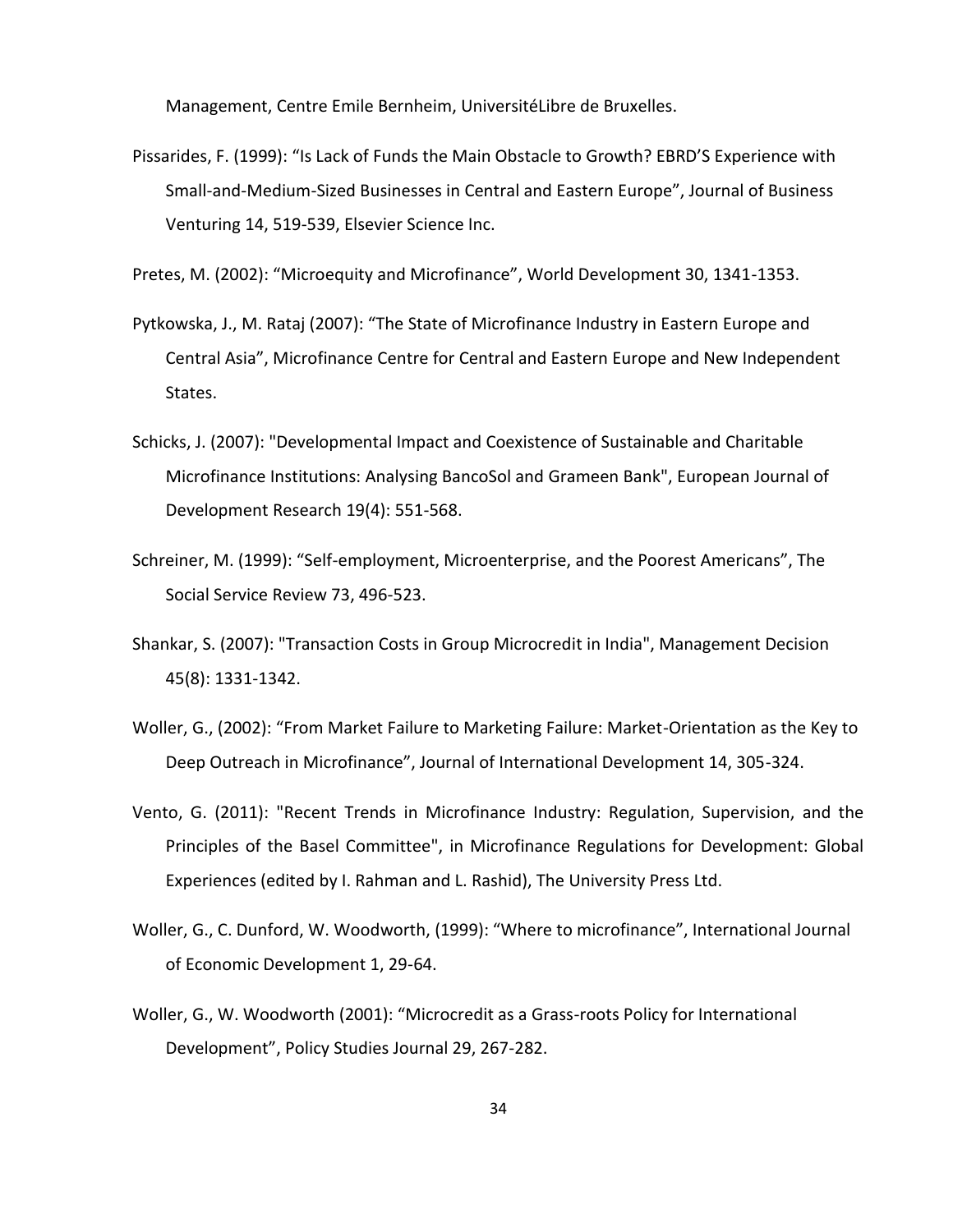- Woolcock, M., (2001): "Microenterprise and Social Capital: A Framework for Theory, Research, and Policy", Journal of Socio – Economics 30, 193-198.
- World Bank (2004): "SME", World Bank Group Review of Small Business Activities, Washington, DC: World Bank.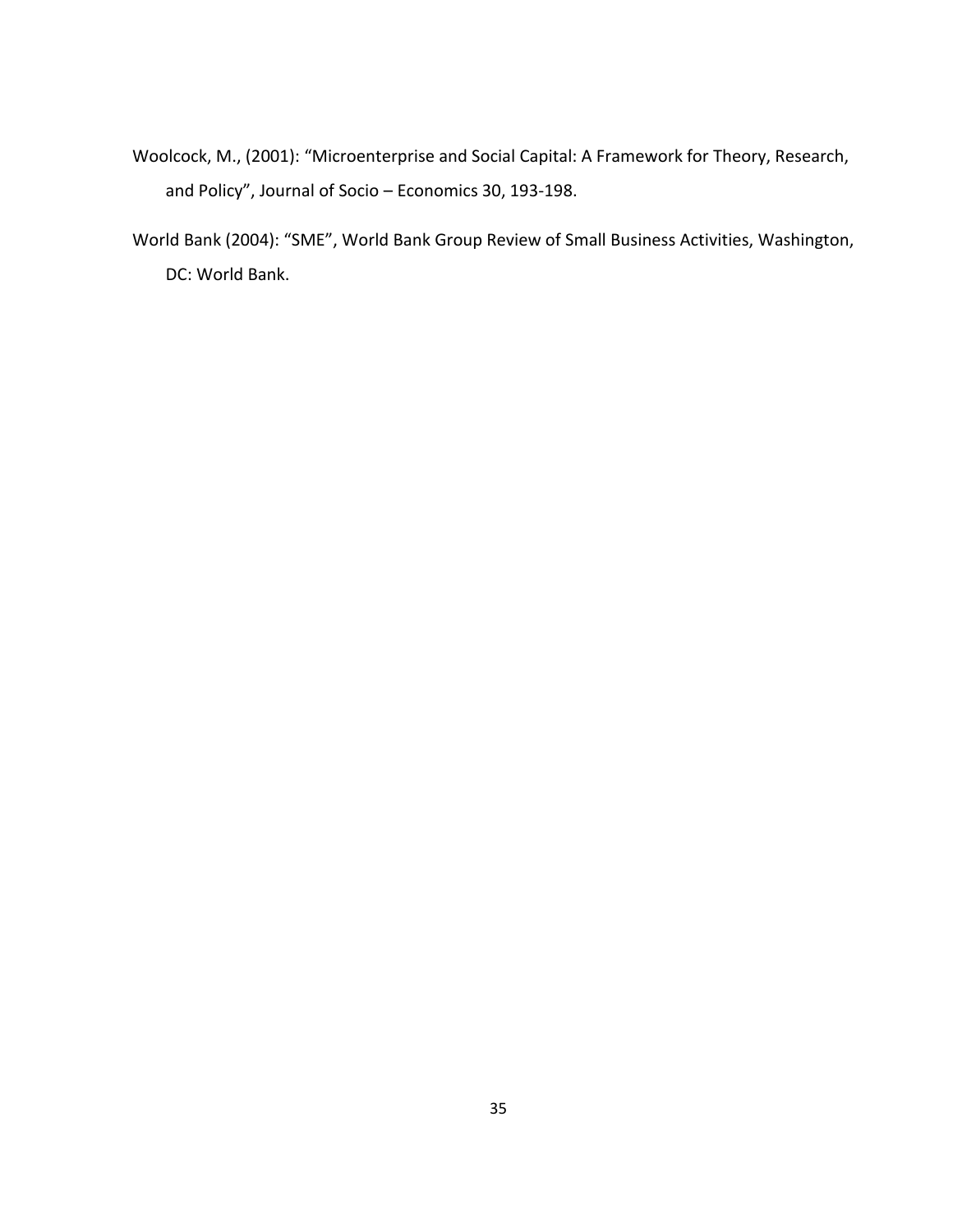# **Appendix**

# **Table 9a: General characteristics of the firms**

| Respondent<br>s' groups        | Numb<br>er of<br>respon<br>dents |                |                          |                | Changes in<br>Year of Establishment<br>Revenue |         |                          |                          | Changes in<br>Profit afterTaxes |                          |                                       |                         |
|--------------------------------|----------------------------------|----------------|--------------------------|----------------|------------------------------------------------|---------|--------------------------|--------------------------|---------------------------------|--------------------------|---------------------------------------|-------------------------|
|                                |                                  | 1991-1999      | 2000-2007                | 2008-2011      | 2012                                           | $n +$ " | $n - \frac{n}{2}$        | 0''                      | $n + \frac{n}{2}$               | $n = \frac{n}{2}$        | $_{\prime\prime}$ 0 $^{\prime\prime}$ | No answer               |
| <b>Existing</b><br>business    | 34                               | 15             | $\overline{\mathbf{A}}$  | 12             | $\overline{\mathbf{3}}$                        | 31      | 3                        |                          | 21                              | 6                        | $\overline{\mathbf{4}}$               | $\overline{\mathbf{3}}$ |
| Agriculture                    | 22                               | 13             | $\mathbf{1}$             | 6              | $\overline{2}$                                 | 20      | $\overline{2}$           | $\overline{\phantom{0}}$ | 14                              | 3                        | $\overline{2}$                        | $\overline{3}$          |
| Other<br>branches              | 12                               | $\overline{2}$ | $\overline{3}$           | 6              | $\mathbf{1}$                                   | 11      | $\mathbf{1}$             | $\overline{a}$           | $\overline{7}$                  | 3                        | $\overline{2}$                        |                         |
| <b>Established</b><br>business | 19                               |                | $\mathbf{1}$             | 10             | 8                                              | 17      | $\overline{\phantom{a}}$ | $\overline{2}$           | $\overline{7}$                  | $\mathbf{1}$             | 11                                    |                         |
| Agriculture                    | 5                                | $\frac{1}{2}$  | $\overline{\phantom{a}}$ | $\overline{3}$ | $\overline{2}$                                 | 5       | $\overline{\phantom{a}}$ | $\overline{\phantom{0}}$ | $\mathbf{1}$                    | $\overline{\phantom{a}}$ | 4                                     |                         |
| Other<br>branches              | 14                               |                | $\mathbf{1}$             | $\overline{7}$ | 6                                              | 12      | $\overline{\phantom{a}}$ | $\overline{2}$           | 6                               | $\mathbf{1}$             | $\overline{7}$                        |                         |

\* one respondent did not give the answer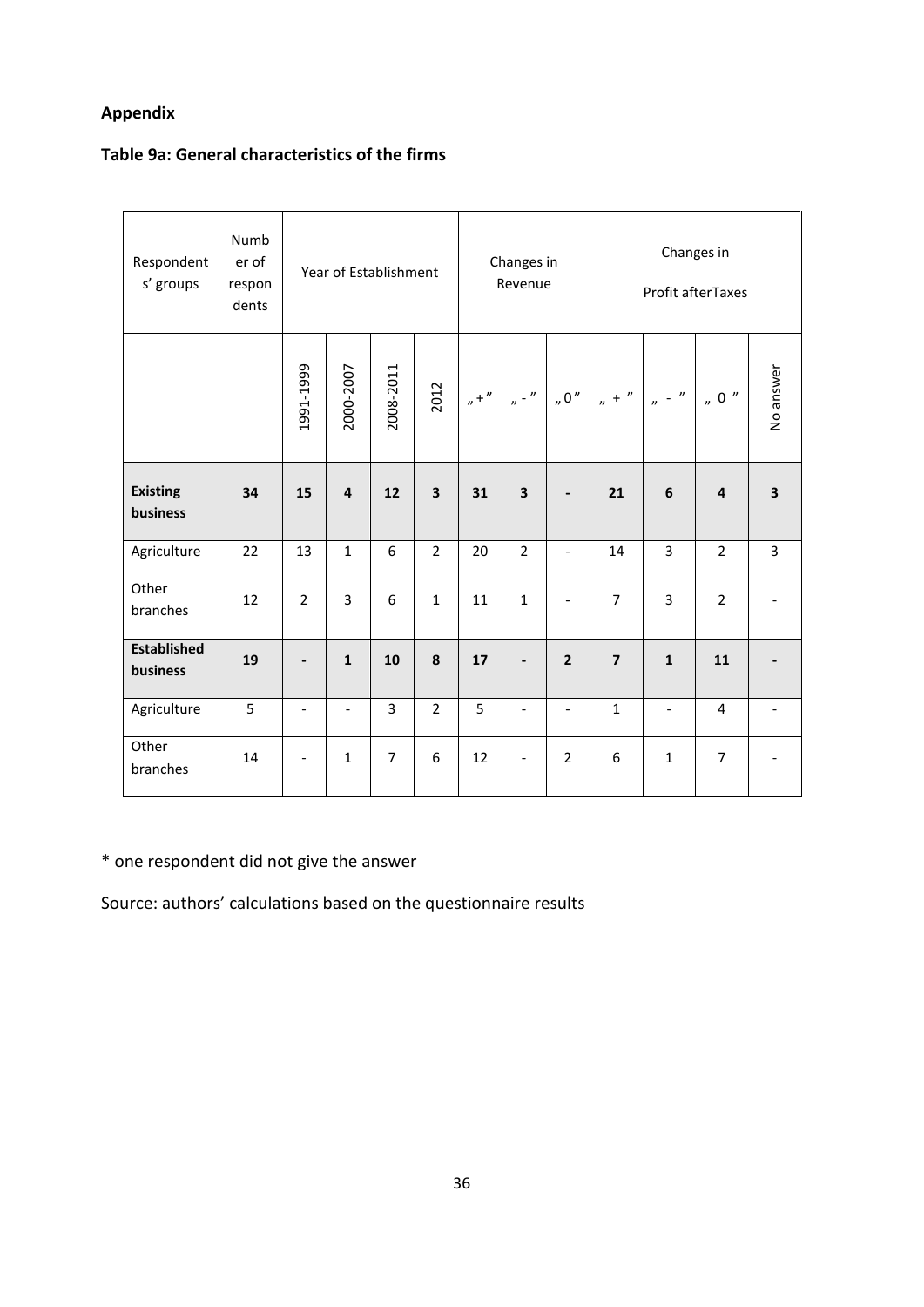# **Table 9b: General characteristics of the firms**

| Respondents'<br>groups         | Number of<br>respondents | Year of Establishment        |                   |           |                |                          | Branch for position "Other branches"* |                                   |                              |                          |                          |
|--------------------------------|--------------------------|------------------------------|-------------------|-----------|----------------|--------------------------|---------------------------------------|-----------------------------------|------------------------------|--------------------------|--------------------------|
|                                |                          | 1991-1999                    | 2000-2007         | 2008-2011 | 2012           | Transportation           | Wholesale and<br>retail trade         | and food services<br>Accomodation | Manufacturing                | recreation<br>Arts and   | Other                    |
| <b>Existing</b><br>business    | 34                       | 15                           | 4                 | 12        | 3              |                          | $\mathbf{1}$                          | $\qquad \qquad \blacksquare$      | $\overline{2}$               | $\blacksquare$           | 9                        |
| Agriculture                    | 22                       | 13                           | $\mathbf{1}$      | 6         | $\overline{2}$ | $\overline{\phantom{a}}$ | $\overline{\phantom{a}}$              | $\overline{\phantom{a}}$          | $\tilde{\phantom{a}}$        | $\overline{\phantom{a}}$ | $\overline{\phantom{a}}$ |
| Other<br>branches              | 12                       | $\overline{2}$               | 3                 | 6         | $\mathbf 1$    | $\overline{\phantom{a}}$ | 1                                     | $\overline{\phantom{a}}$          | $\overline{2}$               | $\overline{\phantom{a}}$ | 9                        |
| <b>Established</b><br>business | 19                       |                              | $\mathbf{1}$      | 10        | 8              | $\overline{\mathbf{3}}$  | $\overline{2}$                        | $\mathbf{1}$                      | $\qquad \qquad \blacksquare$ | $\mathbf{1}$             | 6                        |
| Agriculture                    | 5                        | $\overline{\phantom{a}}$     | $\qquad \qquad -$ | 3         | $\overline{2}$ | $\blacksquare$           | $\blacksquare$                        | $\overline{\phantom{a}}$          | $\blacksquare$               | $\tilde{\phantom{a}}$    | $\overline{\phantom{a}}$ |
| Other<br>branches              | 14                       | $\qquad \qquad \blacksquare$ | 1                 | 7         | 6              | 3                        | $\overline{2}$                        | 1                                 | $\overline{\phantom{a}}$     | 1                        | 6                        |

\* one respondent did not give the answer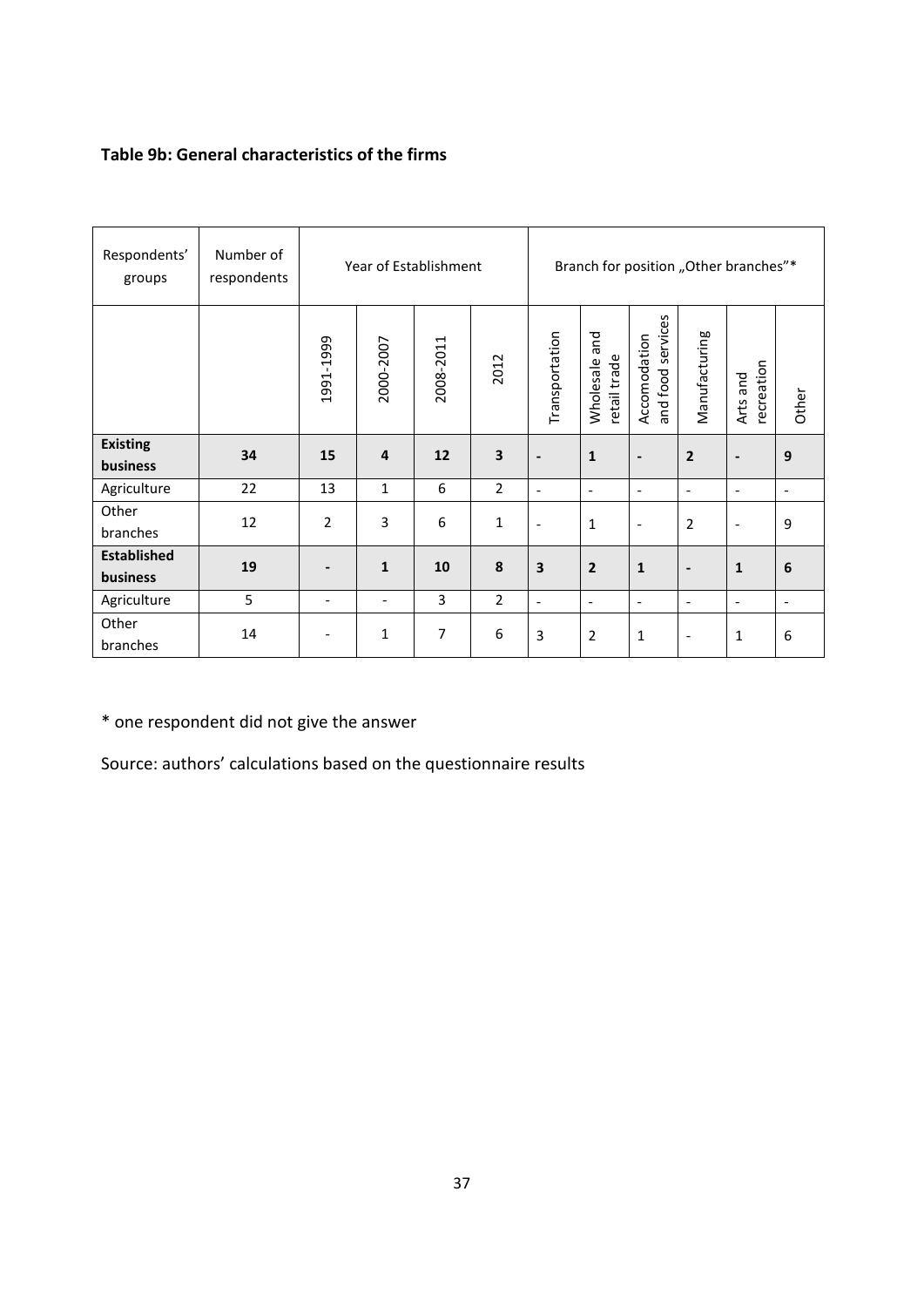# **Table 10a: The loan history of the respondents**

| Respondents'<br>groups         | Number of<br>respondents | Did you try to<br>get a loan<br>from another<br>financial<br>institution or<br>private<br>person in the<br>three years<br>before<br>applying at<br>the Hipoteku<br>Banka?* |              | From whom did you try to borrow this money?* |                                  |                          |                          |  |  |  |
|--------------------------------|--------------------------|----------------------------------------------------------------------------------------------------------------------------------------------------------------------------|--------------|----------------------------------------------|----------------------------------|--------------------------|--------------------------|--|--|--|
|                                |                          | Yes<br>No                                                                                                                                                                  |              | Other<br>financial<br>institution            | Micro-<br>finance<br>institution | Relative/<br>Friend      | Other                    |  |  |  |
| <b>Existing business</b>       | 34                       | 13<br>20                                                                                                                                                                   |              | ${\bf 8}$                                    | $\mathbf{1}$                     | $\mathbf 3$              | $\mathbf 1$              |  |  |  |
| Agriculture                    | 22                       | 10                                                                                                                                                                         | 12           | 6                                            | $\mathbf{1}$                     | $\mathsf 3$              | $\overline{\phantom{a}}$ |  |  |  |
| Other branches*                | 12                       | $\overline{3}$                                                                                                                                                             | $\,8\,$      | $\overline{2}$                               | $\overline{\phantom{a}}$         | $\overline{\phantom{a}}$ | $\mathbf 1$              |  |  |  |
| <b>Established</b><br>business | 19                       | $\pmb{4}$                                                                                                                                                                  | 13           | $\overline{\mathbf{4}}$                      | $\overline{\phantom{a}}$         | $\overline{\phantom{a}}$ | $\overline{\phantom{a}}$ |  |  |  |
| Agriculture                    | $\mathsf S$              | $\overline{2}$                                                                                                                                                             | $\mathbf{3}$ | $\overline{2}$                               | $\overline{\phantom{a}}$         | $\overline{\phantom{a}}$ | $\overline{\phantom{a}}$ |  |  |  |
| Other branches                 | 14                       | $\overline{2}$                                                                                                                                                             | 10           | $\overline{2}$                               | $\overline{\phantom{a}}$         | $\overline{\phantom{a}}$ | $\overline{\phantom{a}}$ |  |  |  |

\* one respondent did not give the answer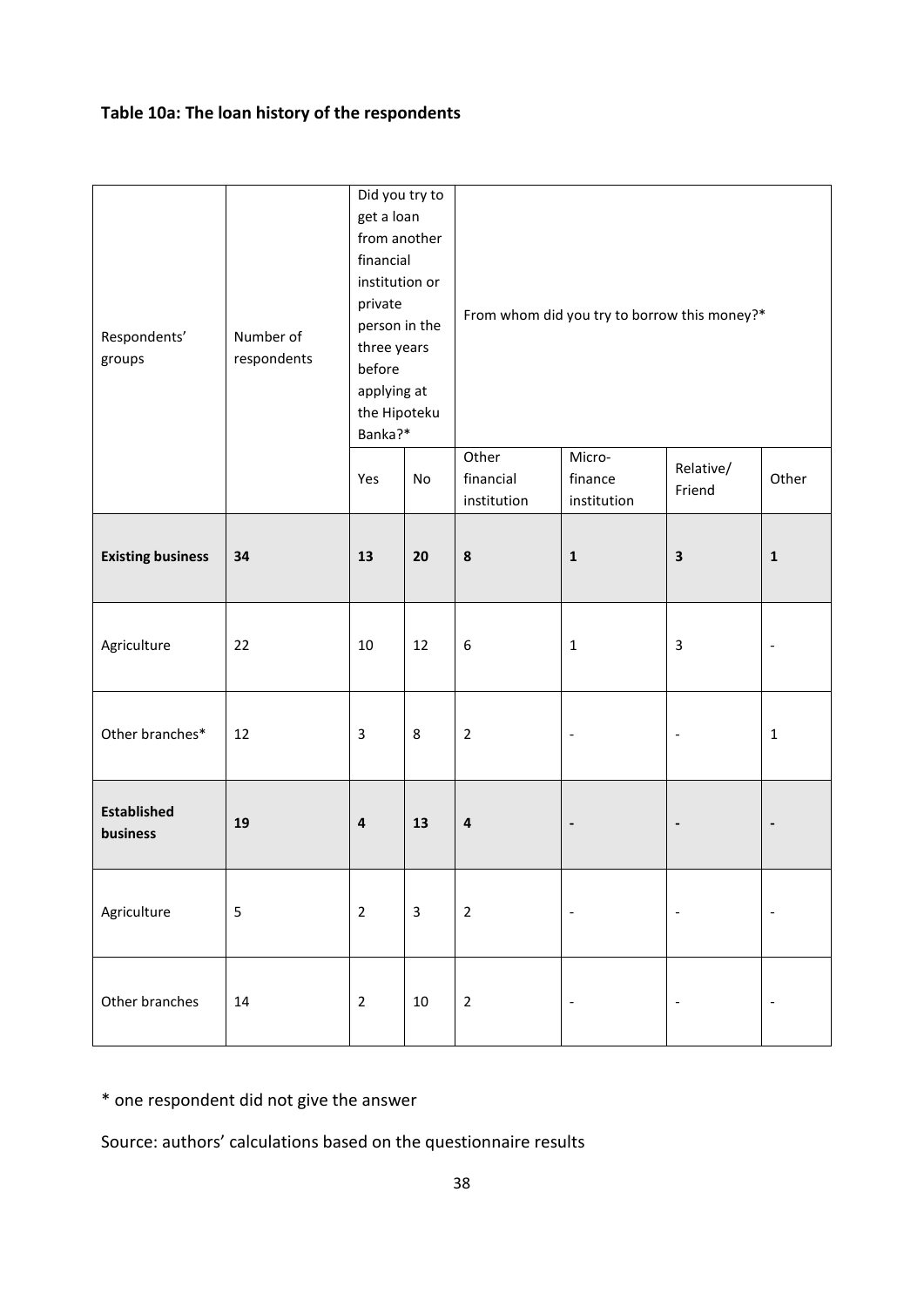# **Table 10b: The loan history of the respondents**

| Have you<br>received any<br>other loan after<br>receiving a loan<br>from Hipoteku<br>banka? |                         |                                | Did the institution<br>that gave you this<br>loan show interest<br>in your history as a<br>client of Hipoteku<br>Banka? |                     |                |                  |                         |
|---------------------------------------------------------------------------------------------|-------------------------|--------------------------------|-------------------------------------------------------------------------------------------------------------------------|---------------------|----------------|------------------|-------------------------|
| Yes                                                                                         | No                      | Other financial<br>institution | Micro-<br>finance<br>institution                                                                                        | Relative/<br>Friend | Other          | Yes              | No                      |
| 11                                                                                          | 22                      | 5                              | $\mathbf 1$                                                                                                             | $\pmb{4}$           | $\mathbf 1$    | $\boldsymbol{6}$ | $\overline{\mathbf{4}}$ |
| $\boldsymbol{9}$                                                                            | 11                      | $\overline{4}$                 | $\mathbf 1$                                                                                                             | $\overline{3}$      | $\mathbf 1$    | $\boldsymbol{6}$ | $\overline{3}$          |
| $\overline{2}$                                                                              | 10                      | $\mathbf 1$                    |                                                                                                                         | $\mathbf 1$         | $\frac{1}{2}$  | $\overline{a}$   | $\mathbf 1$             |
| $\overline{4}$                                                                              | 14                      | $\mathbf{2}$                   |                                                                                                                         | $\mathbf 2$         | $\mathbf 1$    | $\mathsf 3$      | $\overline{2}$          |
| $\mathbf 1$                                                                                 | $\overline{\mathbf{3}}$ | $\mathbf 1$                    |                                                                                                                         |                     | $\blacksquare$ | $\mathbf 1$      |                         |
| $\overline{3}$                                                                              | 11                      | $\mathbf 1$                    |                                                                                                                         | $\overline{2}$      | $\mathbf 1$    | $\overline{2}$   | $\overline{2}$          |

\* one respondent did not give the answer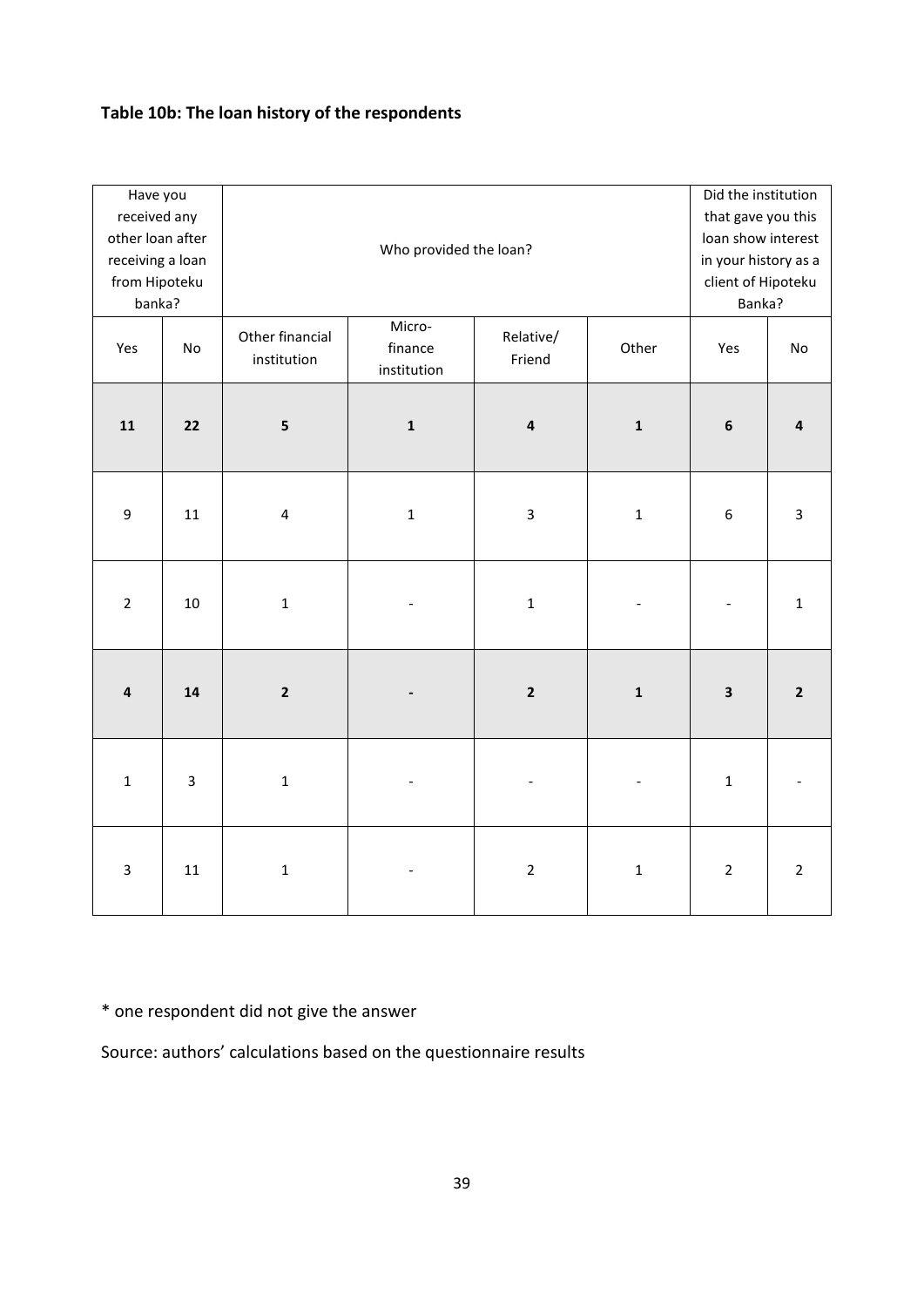| Responde                        |                       | Latvia?                  |                                     |                    |                                      |                          | How would you in general descril<br>your level of trust in the banks in | loan?*                                  | Imagine that a member<br>of your family or a friend<br>presents a good-looking<br>business plan to you and<br>asks for a loan. If you<br>had the financial means,<br>would you provide this |                                               |                             | Imagine that a recently<br>met acquaintance<br>presents a good-looking<br>business plan to you and<br>asks for a loan. If you had<br>the financial means,<br>would you provide this<br>loan to this person? |                                              |                          |                   |
|---------------------------------|-----------------------|--------------------------|-------------------------------------|--------------------|--------------------------------------|--------------------------|-------------------------------------------------------------------------|-----------------------------------------|---------------------------------------------------------------------------------------------------------------------------------------------------------------------------------------------|-----------------------------------------------|-----------------------------|-------------------------------------------------------------------------------------------------------------------------------------------------------------------------------------------------------------|----------------------------------------------|--------------------------|-------------------|
| nts'<br>groups                  | Number of respondents | Lo<br>w                  | Lo<br>w<br>To<br>m<br>ed<br>iu<br>m | M<br>ed<br>iu<br>m | M<br>ed<br>iu<br>m<br>To<br>hi<br>gh | Hi<br>gh                 | No<br>ans<br>we<br>r                                                    | Ver<br>y/<br>Rat<br>her<br>unli<br>kely | Perh<br>aps                                                                                                                                                                                 | Yes,<br>ver<br>y<br>Like<br>Iy/<br>Like<br>ly | <b>No</b><br>ans<br>we<br>r | Very/<br>rathe<br>r<br>unlik<br>ely                                                                                                                                                                         | Yes<br>ver<br>y<br>like<br>ly/<br>Lik<br>ely | Perh<br>aps              | No.<br>ans<br>wer |
| <b>Existing</b><br>business     | 34                    | $\overline{\mathbf{3}}$  | 5                                   | 18                 | $6\phantom{1}6$                      | $\mathbf{1}$             | $\mathbf{1}$                                                            | $\overline{\mathbf{4}}$                 | 12                                                                                                                                                                                          | 15                                            | $\overline{2}$              | 21                                                                                                                                                                                                          | $\blacksquare$                               | 11                       | $\overline{2}$    |
| Agricultur<br>e                 | 22                    | $\mathbf{1}$             | 4                                   | 9                  | 6                                    | $\mathbf{1}$             | $\mathbf{1}$                                                            | $\overline{2}$                          | 7                                                                                                                                                                                           | 11                                            | $\overline{2}$              | 14                                                                                                                                                                                                          | $\ddot{\phantom{a}}$                         | 6                        | $\overline{2}$    |
| Other<br>branches*              | 12                    | $\overline{2}$           | $\mathbf{1}$                        | 9                  | $\overline{\phantom{0}}$             | $\overline{\phantom{a}}$ | $\frac{1}{2}$                                                           | $\overline{2}$                          | 5                                                                                                                                                                                           | $\overline{4}$                                | $\frac{1}{2}$               | $\overline{7}$                                                                                                                                                                                              | $\overline{\phantom{a}}$                     | 5                        |                   |
| <b>Establishe</b><br>d business | 19                    | $\mathbf{1}$             | 3                                   | 11                 | $\overline{\mathbf{4}}$              |                          | $\overline{a}$                                                          | 5                                       | 6                                                                                                                                                                                           | 8                                             | $\overline{\phantom{a}}$    | 12                                                                                                                                                                                                          | $\overline{\mathbf{a}}$                      | $\overline{\mathbf{3}}$  |                   |
| Agricultur<br>e                 | 5                     | $\overline{\phantom{a}}$ | 3                                   | $\overline{2}$     | $\overline{\phantom{0}}$             | $\overline{\phantom{a}}$ | $\overline{\phantom{0}}$                                                | $\overline{2}$                          | $\frac{1}{2}$                                                                                                                                                                               | 3                                             | $\frac{1}{2}$               | 3                                                                                                                                                                                                           | $\overline{2}$                               | $\overline{\phantom{a}}$ |                   |
| Other<br>branches               | 14                    | $\mathbf{1}$             | $\frac{1}{2}$                       | 9                  | $\overline{4}$                       | $\overline{\phantom{a}}$ | $\overline{a}$                                                          | $\overline{3}$                          | 6                                                                                                                                                                                           | 5                                             | $\overline{\phantom{a}}$    | 9                                                                                                                                                                                                           | $\overline{2}$                               | $\overline{3}$           |                   |

# **Table 11: The attitude of the respondents to the financial institutions and ability to provide the loan**

\* one respondent did not give the answer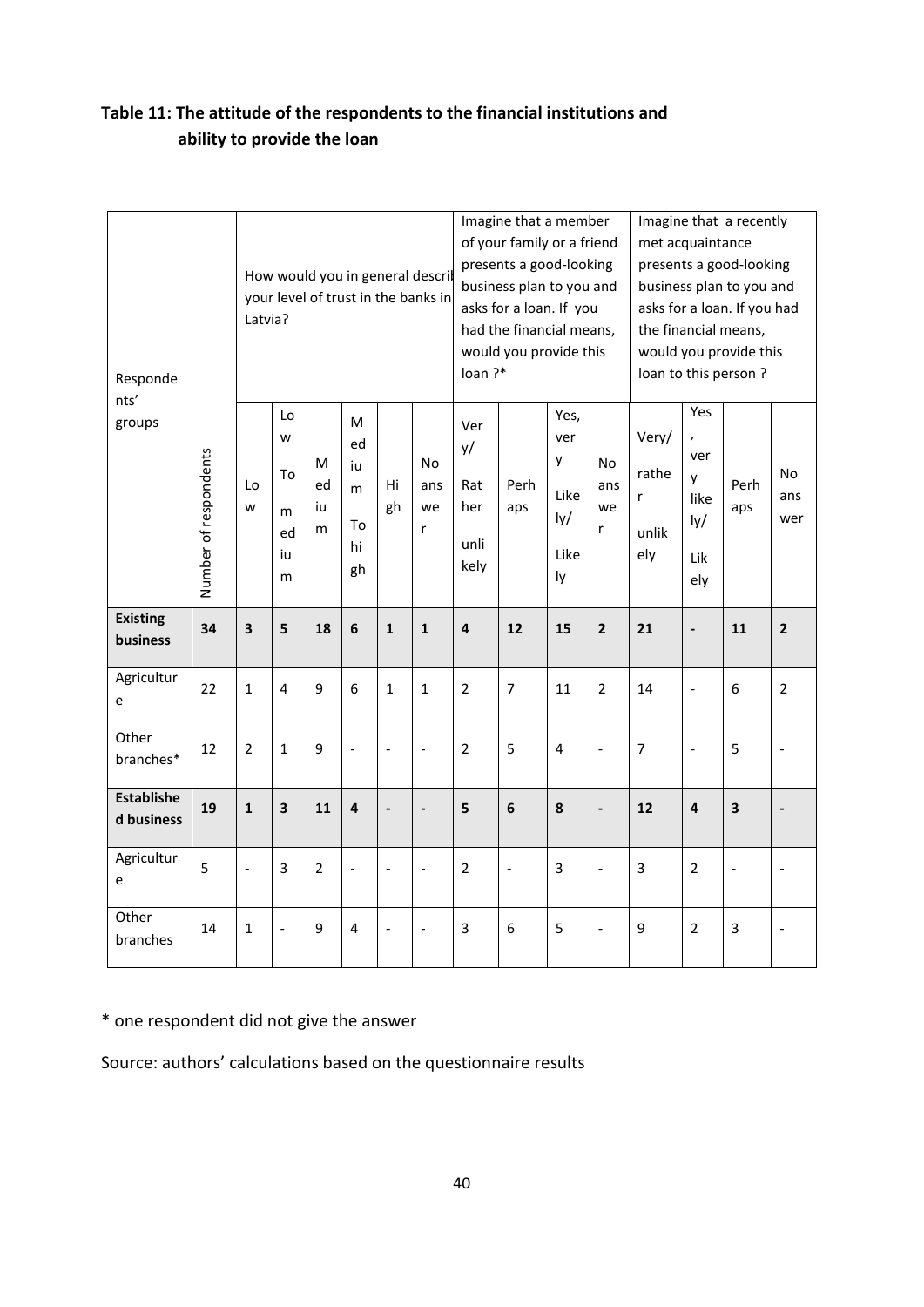# **Table 12: Collaboration with the Hipoteku Banka**

| Number of respondents<br>Responde<br>nts'<br>groups |    |                | Amount of<br>the loan*   |                          | In which<br>year<br>received* |                |                    |                         | Which collateral did you provide?                                  |                          | Have<br>you<br>already<br>paid<br>back<br>the<br>loan to<br>Hipote<br>ku<br>banka?<br>$\ast$ |                                        | Do (or<br>did) you<br>have<br>any<br>difficulti<br>es<br>repayin<br>g the<br>loan or<br>the<br>interest<br>? |                |
|-----------------------------------------------------|----|----------------|--------------------------|--------------------------|-------------------------------|----------------|--------------------|-------------------------|--------------------------------------------------------------------|--------------------------|----------------------------------------------------------------------------------------------|----------------------------------------|--------------------------------------------------------------------------------------------------------------|----------------|
|                                                     |    | $\leq 10000$   | > 10000                  | 2008-2010                | 2011-2012                     | Machin<br>ery  | Real<br>esta<br>te | Oth<br>er               | Family<br>meber<br>/<br>relativ<br>e<br>salary/<br>$Co-$<br>signer | No<br>collate<br>ral     | Ye<br>S                                                                                      | $\mathsf{N}$<br>O                      | Ye<br>S                                                                                                      | N<br>o         |
| <b>Existing</b><br>business                         | 34 | 30             | 3                        | $\mathbf{2}$             | 31                            | 10             | 13                 | $\overline{\mathbf{4}}$ | $\overline{\mathbf{4}}$                                            | $\overline{\mathbf{3}}$  | $\mathbf 1$                                                                                  | $\mathsf 3$<br>$\overline{\mathbf{2}}$ | $\overline{\mathbf{3}}$                                                                                      | 31             |
| Agricultur<br>e                                     | 22 | 19             | 3                        | $\mathbf{1}$             | 20                            | $\overline{7}$ | 12                 | $\mathbf{1}$            | $\mathbf 1$                                                        | $\mathbf{1}$             | $\mathbf 1$                                                                                  | $\overline{2}$<br>$\mathbf 0$          | $\overline{2}$                                                                                               | 20             |
| Other<br>branches                                   | 12 | 11             | $\overline{\phantom{0}}$ | $\mathbf{1}$             | 11                            | 3              | $\mathbf 1$        | 3                       | 3                                                                  | $\overline{2}$           | $\qquad \qquad -$                                                                            | $\mathbf 1$<br>$\overline{2}$          | $\mathbf{1}$                                                                                                 | 11             |
| <b>Establish</b><br>ed<br>business                  | 19 | 14             | 4                        | 4                        | 13                            | 5              | 4                  | 3                       | 2                                                                  | 5                        | $\overline{\phantom{a}}$                                                                     | $\mathbf 1$<br>$\boldsymbol{9}$        | 4                                                                                                            | 15             |
| Agricultur<br>e                                     | 5  | $\overline{4}$ | $\mathbf 1$              | $\overline{\phantom{a}}$ | 5                             | $\mathbf 1$    | $\overline{3}$     | $1\,$                   | $\overline{\phantom{a}}$                                           | $\overline{\phantom{a}}$ | $\blacksquare$                                                                               | 5                                      | $\overline{2}$                                                                                               | $\overline{3}$ |
| Other<br>branches                                   | 14 | 10             | $\overline{3}$           | 4                        | 9                             | $\overline{4}$ | $\mathbf{1}$       | $\overline{2}$          | $\overline{2}$                                                     | 5                        | $\overline{\phantom{a}}$                                                                     | $\mathbf{1}$<br>$\overline{4}$         | $\overline{2}$                                                                                               | 12             |

\* one respondent did not gave the answer